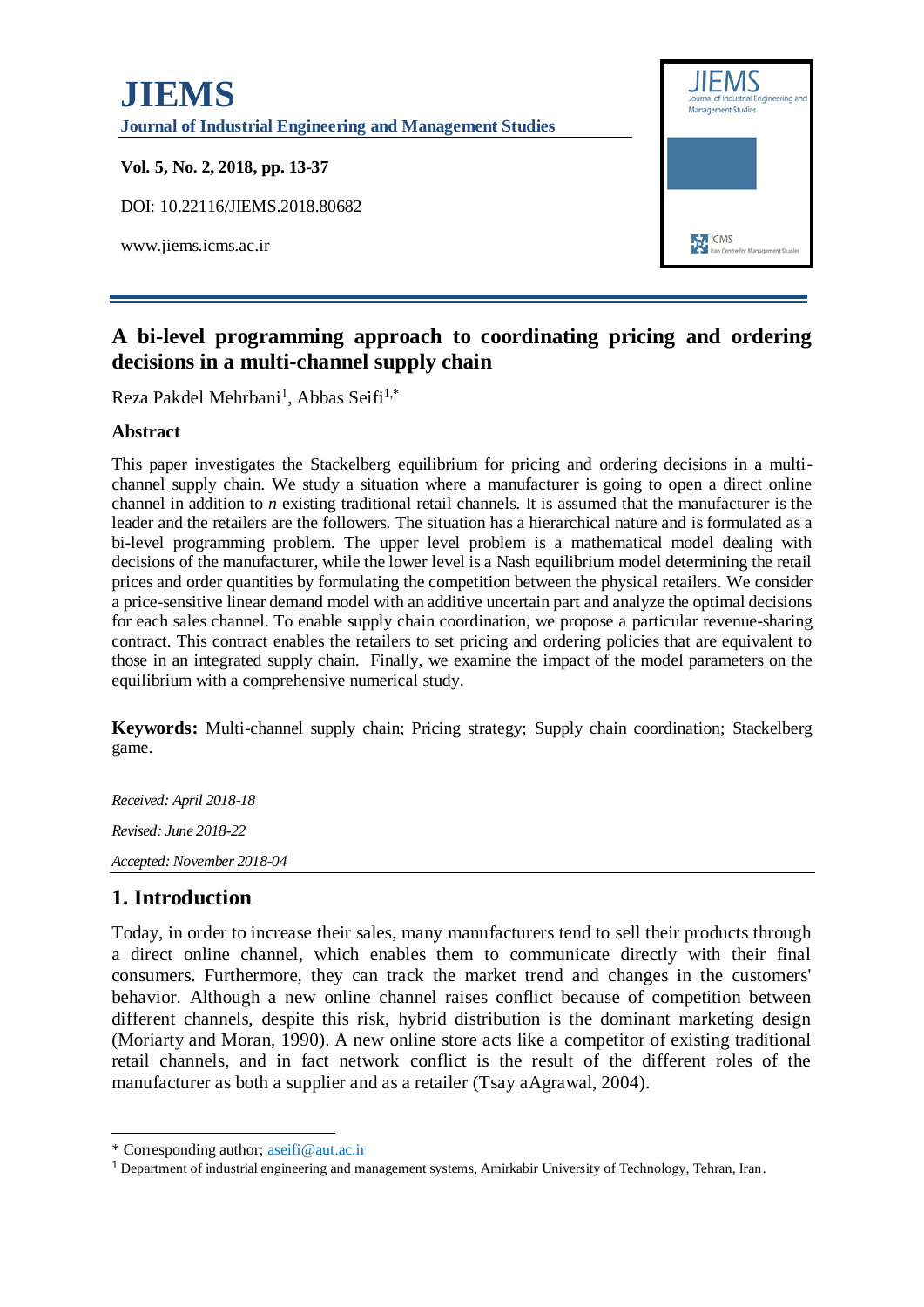To reduce this conflict, it is important to study the reactions of all players in the supply chain after a direct online channel is added. The pricing strategy of the manufacturer is the main influential factor on the pricing and ordering decisions of retailers, which in turn affect the total network sales. Coordinating pricing and ordering decisions in a multi-channel supply chain is the focus of this paper. Three streams of research can be distinguished about multi-channel supply chains:

A number of studies have discussed the competition between channel players.

Another group analyze the performance of the physical retailers and the manufacturer in presence of an online store. These studies try to determine whether or not a manufacturer should open a direct online channel.

Others have focused on coordination mechanisms with existence of a manufacturer-owned online store in a supply chain.

Cattani et al. (2006) discuss equal pricing scenarios for wholesale price or retail price in a manufacturer-Stackelberg dual channel supply chain. They reach a conclusion that both retailers and customers would benefit from maximizing the manufacturer's profit with equal pricing. Mukhopadhyay et al. (2008) investigate pricing decisions in a mixed-channel model in which the retailer is allowed to add further value to the product before selling to the final customer. Chen et al. (2008) investigate a dual channel considering consumer channel choice model in which the demand faced in each channel depends on the service levels of both channels and determine when the manufacturer should establish a direct channel. Zhang et al. (2012) investigate the effect of product substitutability and pricing strategies under three different power structures (which are manufacturer Stackelberg, Retailer Stackelberg and Vertical Nash) of a dual exclusive channel system where each manufacturer distributes its goods through a single exclusive retailer.

Tsay and Agrawal (2004) show that adding a direct channel may be beneficial for both the retailer and the manufacturer. They show that this is the result of counteracting double marginalization. They stated that paying the reseller a commission for diverting customers toward the direct channel could coordinate the supply chain. There is a same conclusion in Cai (2010). He introduces the channel-adding Pareto zone in which both the supplier and the retailer benefit from adding a new direct channel. He then investigates channel coordination and shows that in the contract-implementing Pareto zone, both the supplier and the retailer gain more profit. Dumrongsiri et al. (2008) show that when the retailer's marginal cost is high and the wholesale price and demand variability is low, the manufacturer benefits more from the dual channel than the single channel. They also investigate the coordinated supply chain and show that in a centralized system, the overall profit is increased.

Yan et al. (2011) investigate channel coordination in a dual channel supply chain. They show that brand differentiation cannot coordinate the sales network. They conclude that when the manufacturer sets the wholesale price and online price in a way that maximizes the whole supply chain, a profit sharing contract could coordinate the sales network. Sayadi (2014) investigate advertising decisions in a dual channel supply channel and show that compatibility factor of a product with online marketing has a significant impact on the equilibrium. Yao and Liu (2005) consider the Bertrand and the Stackelberg price competition models. They obtain optimal wholesale prices for different market structures and showed that the retailer could be encouraged to accept the e-tail distribution channel.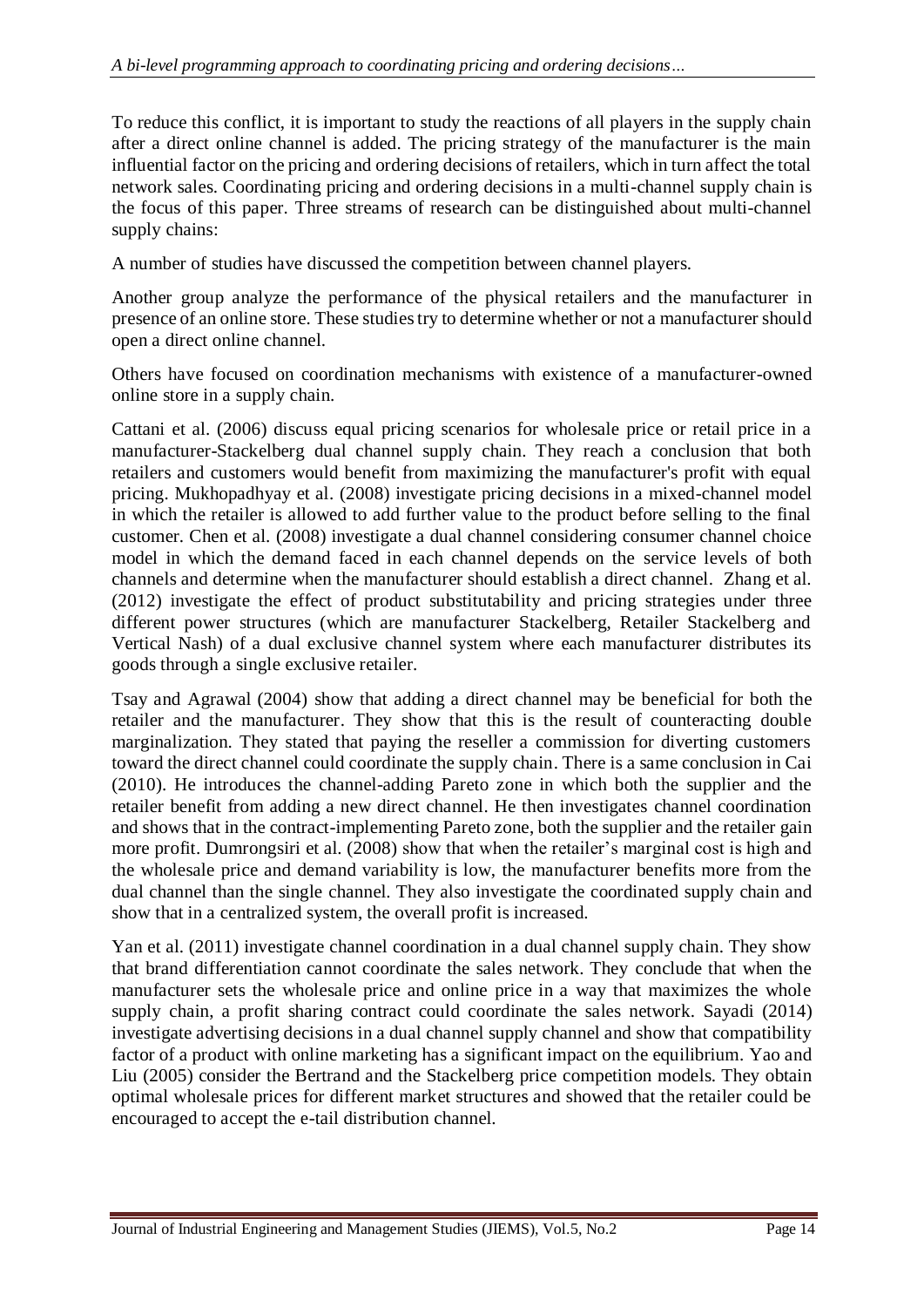Panda et al. (2015) consider a sale network for high-tech product and obtains pricing and replenishment policies under continuous unit cost decrease and concludes that product compatibility to online sales has a significant impact on the pricing policy. Li et al. (2014) consider a dual channel with a risk-neutral manufacturer and a risk-averse retailer and investigates the equilibrium results and shows that the retail price will decrease as the retailer becomes more risk averse.

Contrary to previous studies that consider the problem with just one retailer, this paper investigates the addition of a manufacturer's online store to *n* competing retail channels and aims to coordinate pricing and ordering decisions among all players in the network. We consider the problem of supply chain coordination for a multi-channel supply chain in the presence of price competition among all channels. To the best of our knowledge, none of the mentioned articles have discussed the influence of market share on pricing strategies in a supply chain with *n* competing retailers.

The demand is considered to change according to a linear function of price with an additional random variable. The problem is formulated as a Stackelberg game in which the manufacturer is the leader and the retailers are followers. The resulting mathematical model becomes a bilevel programming problem that is solved using Karush-Kuhn-Tucker conditions for the retailers pricing problem. We find the Stackelberg equilibrium for the wholesale and retail prices in a single-period setting. We also carry out a sensitivity analysis of model parameters and investigate their effects on both wholesale and retail prices. In addition, we consider the cost of lost sales for the whole network and apply a revenue-sharing contract in order to increase total sales in the network. The contract complete the mathematical formulation of the problem and leads to the highest level of coordination, which is similar to a centralized supply chain.

# **2. Mathematical modelling**

In this section, we introduce the notation and formulation used in our multi-channel supply chain problem. As shown in [Figure 1,](#page-2-0) we consider a single manufacturer that exclusively supplies a single product to  $n$  competing retailers. In addition, the manufacturer sells through physical retail channels and a newly added online store (channel  $0$ ). These  $n+1$  firms compete on price and form an oligopoly. In the whole paper, the subscript 0 represents for the newly opened online store and we use the subscript  $i$  ( $i = 1,...,n$ ) to denote physical retailers. Superscripts *I*, *RSC* shows the integrated supply chain, supply chain under revenue sharing contract, respectively.



<span id="page-2-0"></span>**Figure 1. A multi-channel supply chain**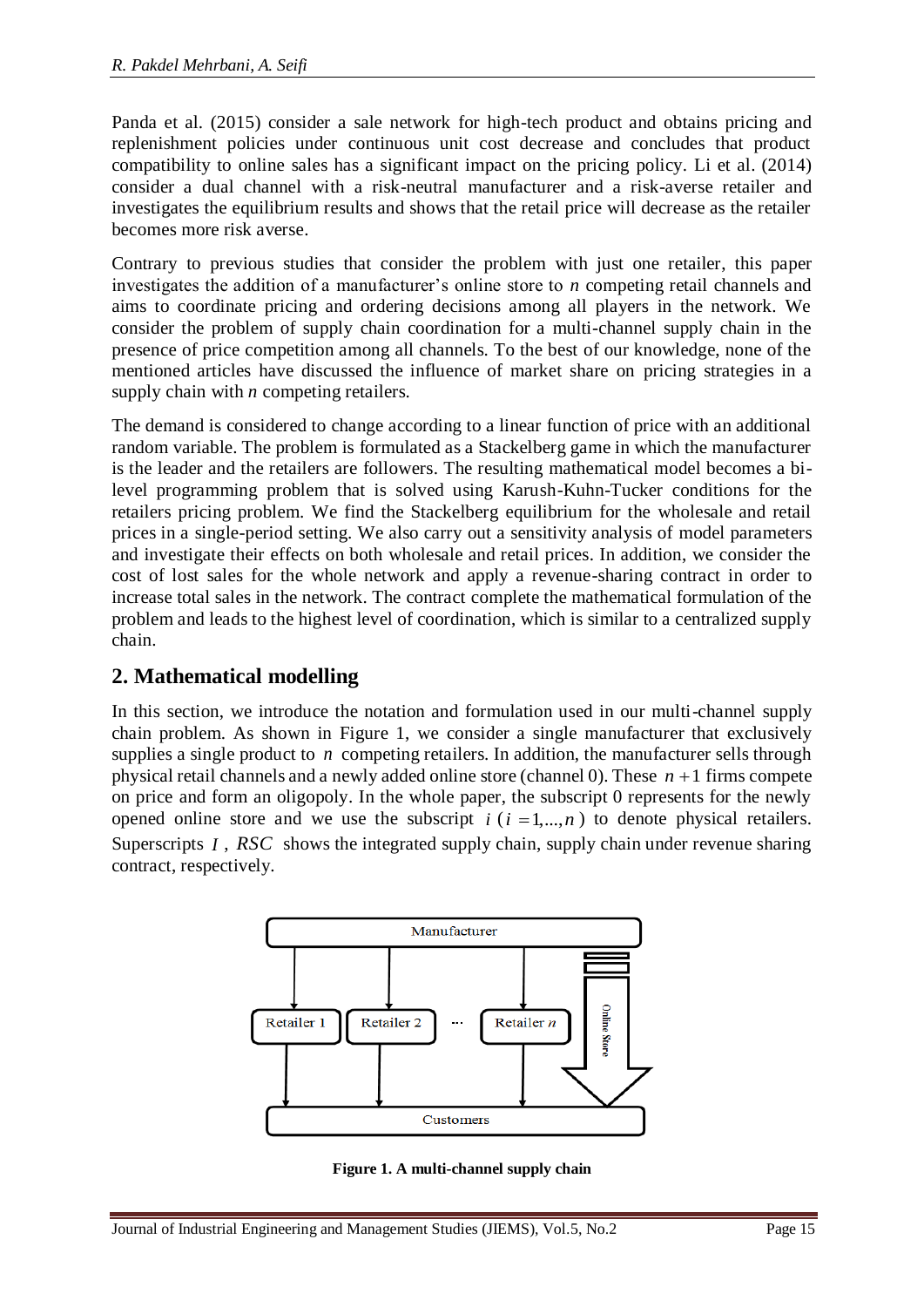The proposed model in this paper is based on the following assumptions:

Before a selling season, the manufacturer sets the wholesale price  $w_i$  for each channel *i*  $\forall i = 1,...,n$ , the online store price  $p_0$  and the production quantity  $q_0$  to be sold through the online channel. It is assumed that the online channel buys the product that is priced at production cost.

Each retailer then sets its own retail price  $p_i$  and decides how much to order from the manufacturer  $(q_i)$  based on its local demand, which is assumed a random variable.

The manufacturer will then produce the total number of ordered quantities with a unit production cost of *<sup>c</sup>* .

There is a shortage cost ( $s_i \; \forall i = 0,1,...,n$ ) for each unit of unsatisfied demand in each channel.

Excess inventory of channels are salvaged with the value of  $v_i$  ( $\forall i = 0,1,...,n$ ).

In the next subsection, we obtain demand function of all channels and next we model the problem.

### **2.1. Demand function modelling**

To model demand functions of a multi-channel supply chain, a sales network consisting of a direct online channel and *n* physical retailers, we need to segment the base market to two different types of online and traditional customers to this aim, we use the concept of "*customer acceptance level of the product on online channel"*. Different products have different acceptance level on the e-markets. A product with higher acceptance level of online channel will have a higher likelihood of being successful when marketing on the web. An empirical study on the acceptance level of online channel is investigated by Liang and Huang (1998). The study by Kacen, Hess and Chiang (2013) is also a recent survey which provides insights in customer acceptance of web based purchases.

Using the concept of "*customer acceptance level"* and adopting a downward sloping linear demand model with an uncertain additive part, that is used widely in the literature (Bernstein and Federgruen, 2004; F. Y. Chen, Yan, and Yao, 2004; J. Chen, Zhang, and Sun, 2012; Yan et al., 2011), we derive the demand function of the online store  $(d_0)$  and physical retailers  $(d_i \ \forall i = 1,...,n)$  as follow:

$$
\begin{cases}\n d_0 = a\delta - \alpha_0 p_0 + \beta \sum_{j=1}^n p_j + \varepsilon_0 \\
 d_i = (1-a)k_i \delta - \alpha_i p_i + \beta \sum_{\substack{j=0, \\ j \neq i}}^n p_j + \varepsilon_i \quad \forall i = 1,...,n\n\end{cases}
$$
\n(1)

*a* $\delta$  represents the number of customers preferring the online store and  $(1-a)\delta$  denotes the number of customers preferring physical stores where  $a \in [0,1]$ . The base market share of each physical retailer is  $k_i$  (in a way that 1  $\sum_{k=1}^{n} k_{i} = 1$ *i i k*  $\sum_{i=1}^{n} k_i = 1$ ). As a result the base demand of physical retailer *i* is  $(1-a)k_i\delta$ . For more simplification let  $\delta_i = (1-a)k_i\delta$ . The value of the parameter a shows customer acceptance level of the product on online channel.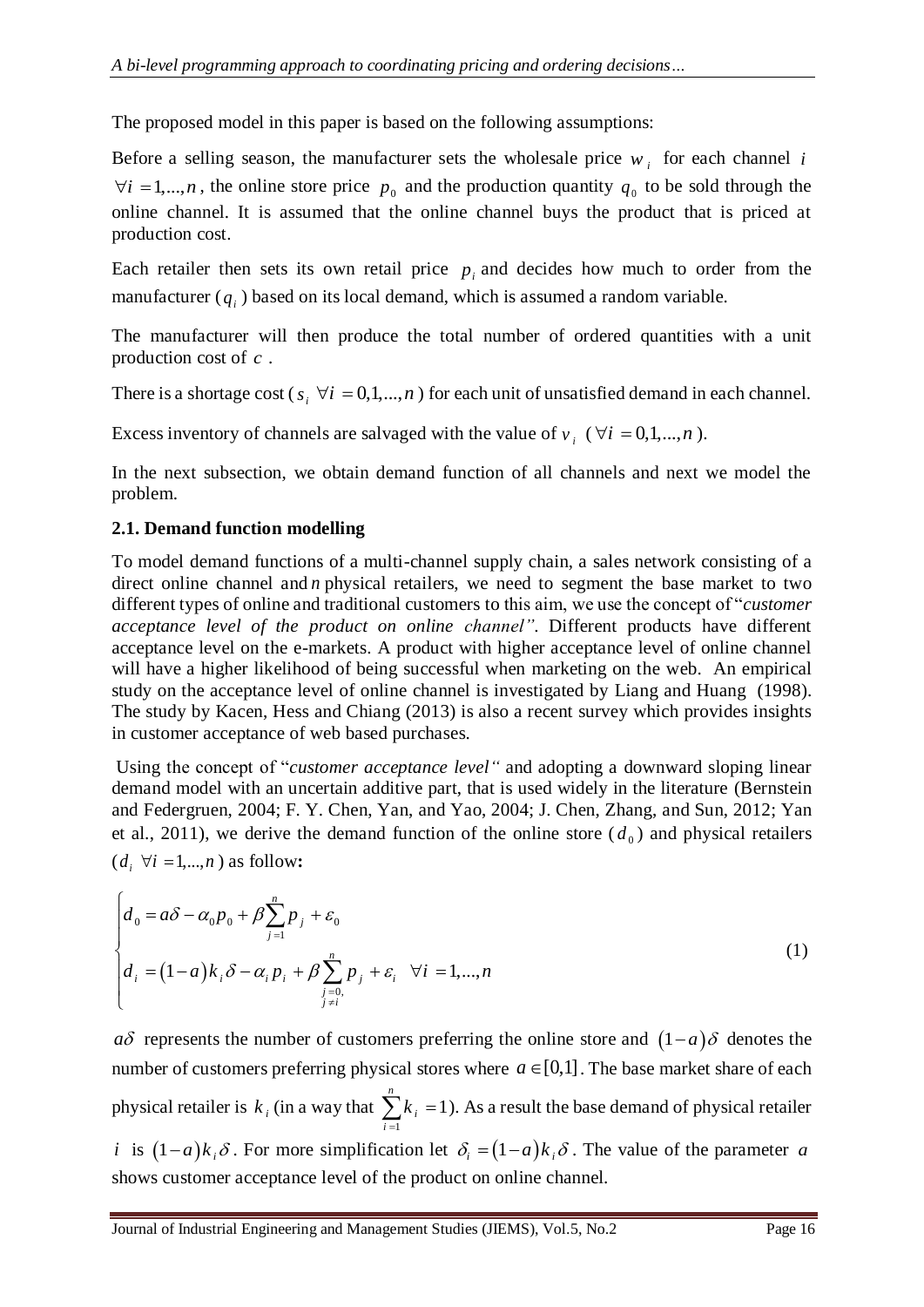$p_i$  ( $\forall i = 1,...,n$ ) and  $p_0$  denote the price of physical retailer *i* and the online store, respectively.  $\alpha_i$  ( $\forall i = 1,...,n$ ) and  $\alpha_0$  thus represent own-price sensitivities of the physical retailer *i* and the online store. The parameter  $\beta \ge 0$  represents cross-price sensitivity among firms.  $\varepsilon_i$  ( $\forall i$  = 0,1,...,*n*) is the uncertain component of channel *i*'*s* demand function. Probability distribution function (PDF), cumulative distribution function (CDF), and the expected value of this variable are assumed known and are denoted by  $f_i(.)$ ,  $F_i(.)$  and  $\mu_i$ . It is assumed that the range of  $\varepsilon_i$  is  $[a_i, b_i]$ . We define the failure rate of random variable  $\varepsilon_i$  by . *f*

 $(.)$  $(.)$  $(.)$ .  $1 - F_i$ . *i i i r F*  $=$  $\overline{a}$ . The random variable  $\varepsilon_i$  is said to have the increasing failure rate (that is, IFR)

property if  $r_i(x)$  is weakly increasing in x.

Let 
$$
\gamma_0(p) = a\delta - \alpha_0 p_0 + \beta \sum_{j=1}^n p_j
$$
 and  $\gamma_i(p) = (1-a)k_i \delta - \alpha_i p_i + \beta \sum_{\substack{j=0,\\j \neq i}}^n p_j$   $\forall i = 1,...,n$ . Thus,

the demand functions of the sales channels are rewritten in the following way:

$$
\begin{cases}\nd_0 = \gamma_0(p) + \varepsilon_0 \\
d_i = \gamma_i(p) + \varepsilon_i \quad \forall i = 1, ..., n\n\end{cases}
$$
\n(2)

In the first part of the proposed mathematical model, a decentralized supply chain is considered in which players optimize their own profits instead of maximizing the entire supply chain profit. In the second part, we consider an integrated supply chain and obtain the maximum attainable profit.

#### **2.2. Decentralized multiple-channel supply chain**

As previously mentioned, in a decentralized supply chain each player pursuits only his interest. We consider the manufacturer a leader who sets the wholesale prices, the selling price in the online store and the amount of safety stock that online store holds. The retailers are followers in this Stackelberg game, and they react rationally to the manufacturer's price in choosing their selling prices and the quantities they order. Because of the hierarchical nature of such a decision making process, we formulate the problem as a bi-level programming problem. In the developed bi-level model, the upper level problem is a mathematical model dealing with decisions of the manufacturer, while the lower level is a Nash equilibrium model determining the retail prices and order quantities by formulating the competition between the physical retailers. This model is different from traditional bi-level programming models because in the lower level we have a Nash equilibrium instead of a typical mathematical model.

[Figure 2](#page-5-0) shows a schematic presentation of the proposed bi-level programming model.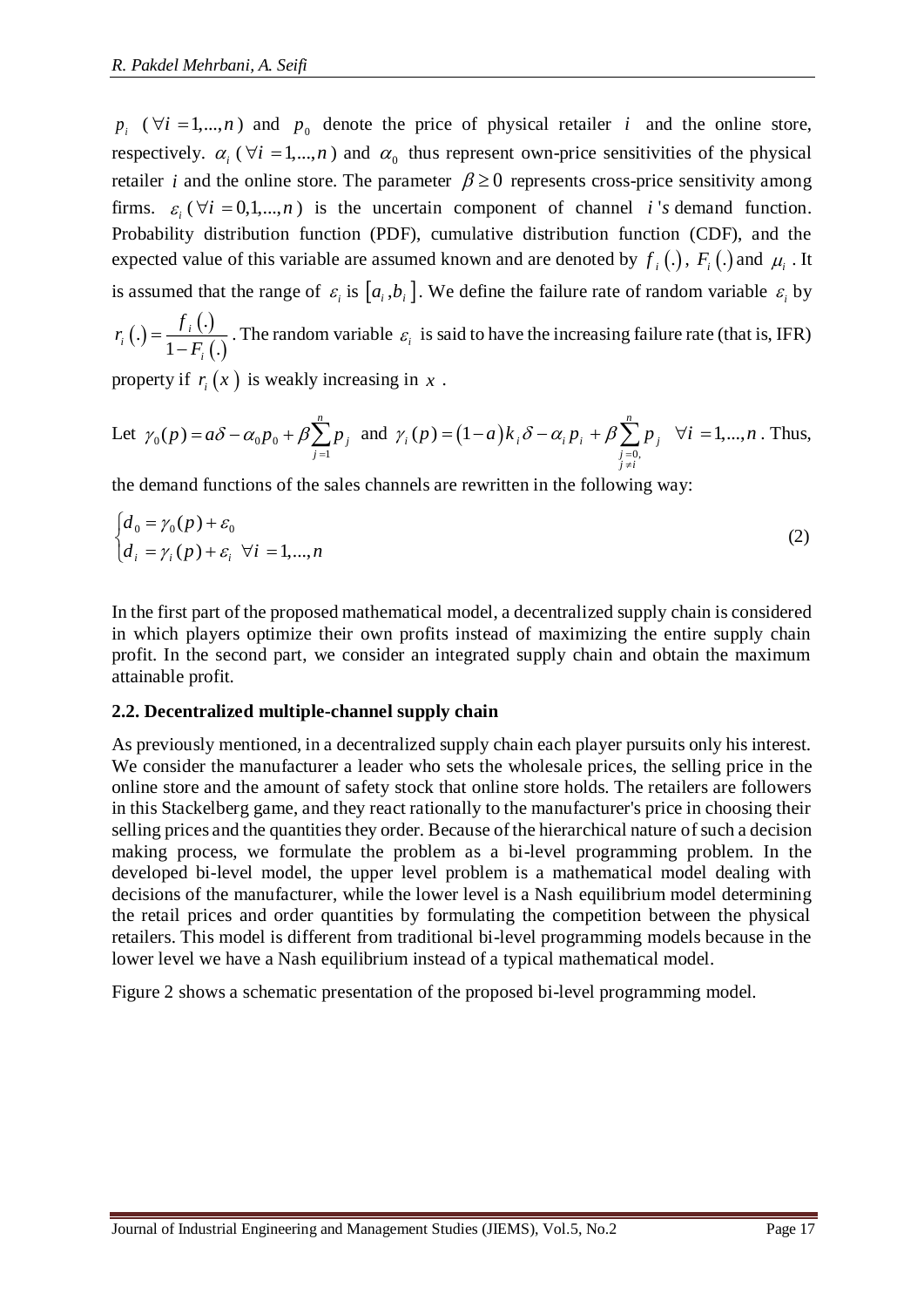

**Figure 2. A schematic presentation of the proposed bi-level programming model**

<span id="page-5-0"></span>The profit function of each physical retailer is modeled as a newsvendor problem with price and order quantity as decision variables and is written as follow:

$$
\Pi_{i}(p_{i},q_{i}) = p_{i} \min(q_{i},d_{i}) + v_{i}(q_{i}-d_{i})^{+} - s_{i}(d_{i}-q_{i})^{+} - q_{i}w_{i} \ \forall i \in 1,...,n
$$
\n(3)

where  $(.)^+$  is defined as the maximum of zero and the quantity in brackets.

It is clear that  $\Pi_i(p_i, q_i)$  is similar to a newsvendor model with price and order quantity as decision variables. We use the simplifying assumption in Petruzzi and Dada (1999) and define  $z_i$  with the range  $[a_i, b_i]$  as the amount of safety stock that is held at location *i* and write  $q_i = \gamma_i + z_i$ . With this reformulation, the decision variables for each retailer are  $p_i$  and  $z_i$ . Thus, the expected profit function of retailer *i* is rewritten as follows:

$$
E[\Pi_i(p_i, z_i)] = (p_i - w_i)(\mu_i + \gamma_i(p)) - (p_i + s_i - w_i)\Theta_i(z_i) - (w_i - v_i)\Lambda_i(z_i)
$$
\n
$$
(4)
$$

In the above-mentioned profit function,  $\Lambda_i(z_i)$  and  $\Theta_i(z_i)$  are expected excess inventory and shortage, which are obtained as follows:

$$
\Lambda_i(z_i) = E(q_i - d_i)^+ = E(\gamma_i(p) + z_i - \gamma_i(p) - \varepsilon_i)^+ = \int_{a_i}^{z_i} F_i(\varepsilon_i) d\varepsilon_i
$$
  
\n
$$
\Theta_i(z_i) = E(d_i - q_i)^+ = E(\gamma_i(p) + \varepsilon_i - \gamma_i(p) - z_i)^+ = \mu_i - z_i + \Lambda_i(z_i)
$$
\n(5)

For more details of  $\Lambda_i(z_i)$  and  $\Theta_i(z_i)$  please see Appendix A.

The expected profit of the manufacturer  $E[\Pi_M(w_i, p_0, z_0)]$  includes the profit he or she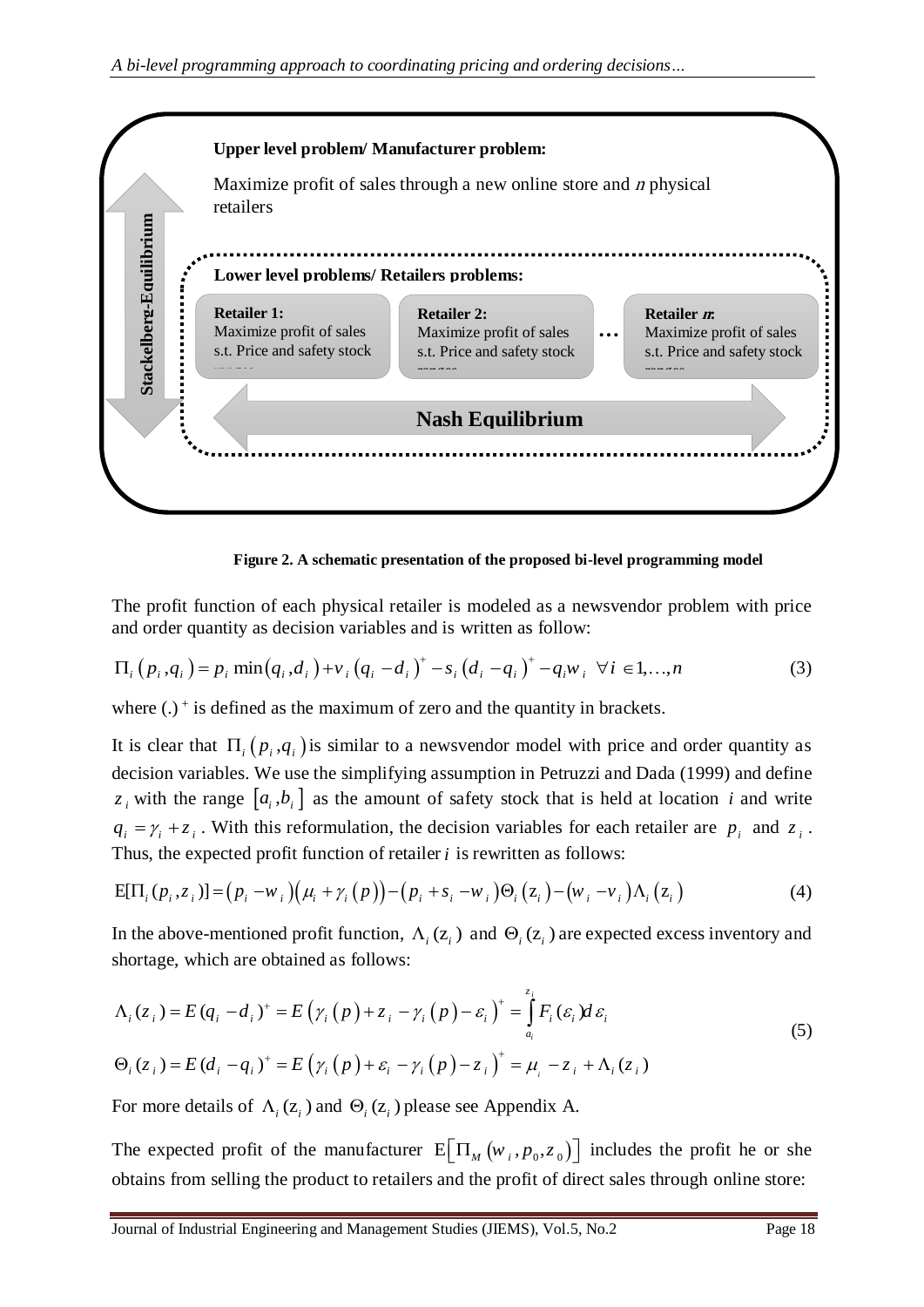R. Pakdel Mehrbani, A. Seifi  
\n
$$
E[\Pi_{M}(w_{i}, p_{0}, z_{0})] = -c \left( \sum_{i=1}^{n} (\gamma_{i}(p) + z_{i}) \right) + w_{i} \sum_{i=1}^{n} (z_{i} + \gamma_{i}(p)) + p_{0} (\mu_{0} + \gamma_{0}(p)) - (p_{0} + s_{0} - c) \Theta_{0}(z_{0}) - (c - v_{0}) \Lambda_{0}(z_{0})
$$
\n(6)

Now the hierarchical decision-making process of the problem is formulated as following bilevel programming problem:

#### *Upper-level Problem/Manufacturer problem:*

$$
\underset{\mathbf{w}_{i}, \mathbf{p}_{0}, \mathbf{z}_{0}}{\text{Max}} \mathbf{E} \Big[ \Pi_{M} \left( w_{i}, p_{0}, z_{0} \right) \Big] = -c \Bigg( \sum_{i=1}^{n} \Big( \gamma_{i} \Big( p \Big) + z_{i} \Big) \Bigg) + w_{i} \sum_{i=1}^{n} \Big( z_{i} + \gamma_{i} \Big( p \Big) \Big) + p_{0} \Big( \mu_{0} + \gamma_{0} \Big( p \Big) \Big) - \Big( p_{0} + s_{0} - c \Big) \Theta_{0} \Big( z_{0} \Big) - \Big( c - v_{0} \Big) \Lambda_{0} \Big( z_{0} \Big)
$$

. . *s t*

 $p_0 \geq w_i$ ,  $\forall i = 1, 2, ..., n$  $p_{0} \geq c$  $a_0 \leq z_0 \leq b_0$  $w_i \geq c \quad \forall i = 1, 2, ..., n$ (7)

#### *Lower-level Problems:*

#### *Physical retailer 1:*

*Lower-level Problems:*  
\n*Physical retailer 1:*  
\n
$$
\max_{p_1,z_1} E\Big[\Pi_1(p_1,z_1)\Big] = (p_1 - w_1)\Big(\mu_1 + \gamma_1(p)\Big) - (p_1 + s_1 - w_1)\Theta_1(z_1) - (w_1 - v_1)\Lambda_1(z_1)
$$
\n*s.t.*  
\n*a*<sub>1</sub>  $\leq z_1 \leq b_1$  (8)

## *Physical retailer 2:*

E[
$$
ΠM(ψ1, ρ0, z0)] = -c[2[(z1(z1) + ω1]1(z1 + z2(z1 + z1(p)] + p0(μ0 + z0(p)) (6)\n-(p0 + s0 - c)Θ0(z0) – (c -v0)Λ0(z0) (6)\nNow the hierarchical decision-making process of the problem is formulated as following bi-\nlevel programming problem:\nMax E[ $ΠM(ψ1, ρ0, z0)] = -c(\sum_{i=1}^{n} (γi + χi)(p)+αi) + ωi(zi + γi(p))$   
\n+ p<sub>0</sub>(μ<sub>0</sub> + *z*<sub>0</sub>(p)) – (p<sub>0</sub> + *s*<sub>0</sub> - c)Θ<sub>0</sub>(z<sub>0</sub>) – (c -*ν*<sub>0</sub>)Λ<sub>0</sub>(z<sub>0</sub>)  
\ns*t*.  
\nW<sub>i</sub> ≥ c √*i* = 1, 2, ..., n  
\n $p_0 ≥ c$   
\n $a_0 ≤ z_0 ≤ b_0$   
\n(7)  
\nLower-level Problems:  
\nPhysical retailer 1:  
\n $\sum_{p_1z_1} p_1(p_1,z_1) = (p_1-w_1)(μ_1+γ_1(p)) - (p_1 + s_1-w_1)Θ_1(z_1) - (w_1 - v_1)Λ_1(z_1)$   
\n $\sum_{p_1z_1} p_2 = (p_1-w_1)(μ_1+γ_1(p)) - (p_1 + s_1-w_1)Θ_1(z_1)$
$$

#### *Physical retailer n:*

$$
\begin{aligned}\n\textbf{Physical retailer } n: \\
\underset{p_n, z_n}{\text{Max}} \mathbb{E} \Big[ \Pi_n \big( p_n, z_n \big) \Big] &= \big( p_n - w_n \big) \big( \mu_n + \gamma_n \big( p \big) \big) - \big( p_n + s_n - w_n \big) \Theta_n(z_n) - \big( w_n - v_n \big) \Lambda_n(z_n) \\
\text{s.t.} \\
a_n \leq z_n \leq b_n\n\end{aligned} \tag{10}
$$

In the upper-level problem, the manufacturer sets wholesale prices  $(w_i)$ , the price  $(p_0)$  and safety stock (z<sub>0</sub>) of online store. Obviously, wholesale prices must exceed marginal cost  $(w_i \geq c)$ . Also, we require  $p_0 \geq w_i$ , preventing retailers from buying the product through the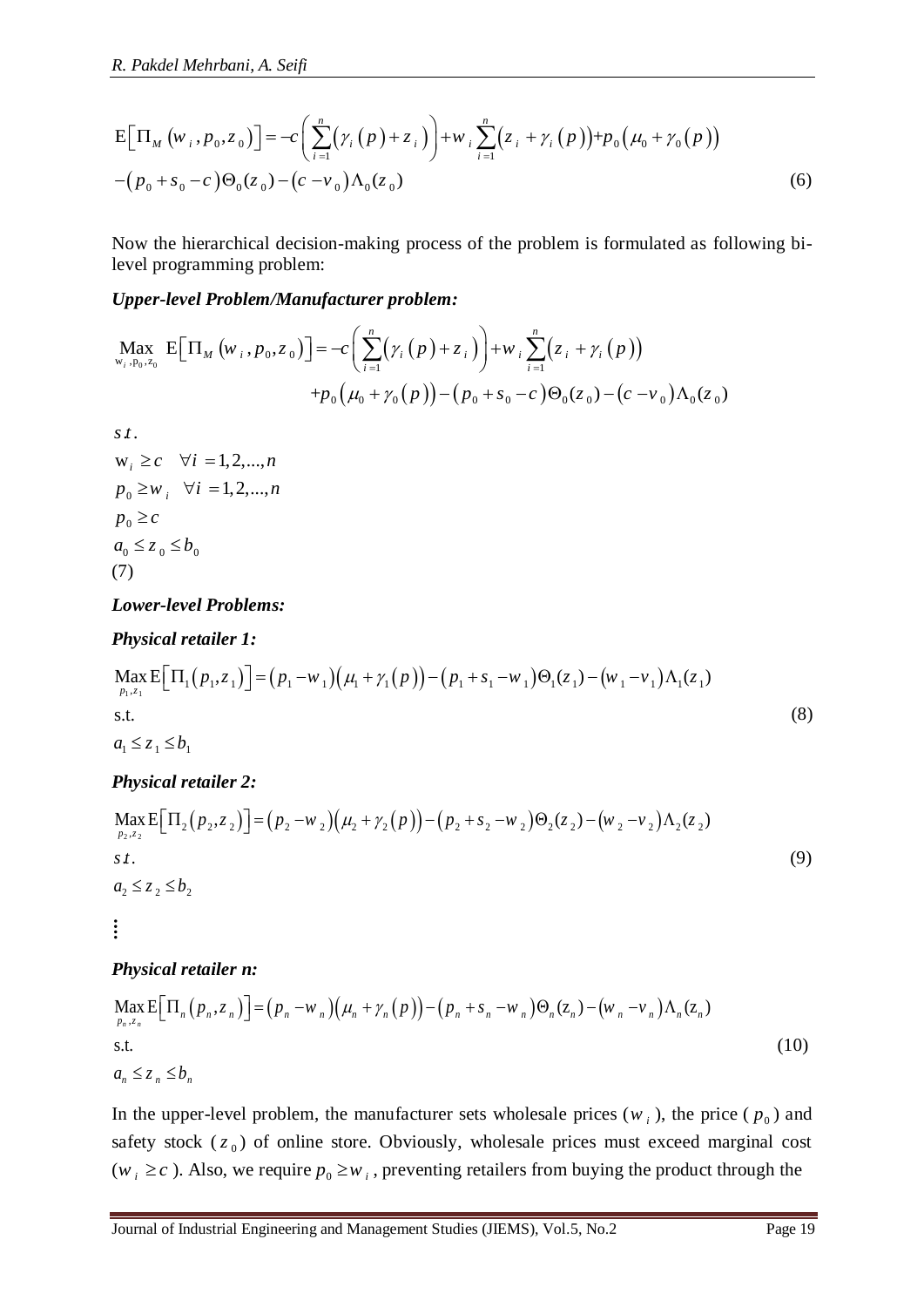online store rather than through the manufacturer. We need the range  $a_0 \le z_0 \le b_0$  to conquer the randomness of the demand function. The lower-level problems consist of *n* competing retailers who play a simultaneous move game with sale price  $(p_i)$  and safety stock  $(z_i)$  as decision variables. To tackle the problem, we should find the Nash equilibrium of the lowerlevel game and then the Stackelberg equilibrium of the model. The solution method is discussed in the next section.

# **3. Solution method of decentralized multi-channel supply chain**

A common approach to solve a bi-level problem is to replace the lower-level problem with its Karush-Kuhn-Tucker conditions and convert the bi-level problem to a single-level optimization problem. This procedure is not directly applicable to our bi-level model, because in the lower level we have *n* competing retailers rather than a single retailer. To find the optimal solution of model (8)-(11), we need to obtain the Nash-equilibrium of retailers' game in the lower level problems. By having the Nash equilibrium and putting it into the upper level model, we can convert the bi-level problem to a single level mathematical programming problem.

#### **3.1. Nash-equilibrium of the lower level players**

A set of paired retail prices and safety stocks,  $\{(p_1^*, z_1^*), (p_2^*, z_2^*, \dots, (p_n^*, z_n^*)\},\dots, (p_n^*, z_n^*)\}$  $\{p_1^*, z_1^*\}, \{p_2^*, z_2^*\}, \dots, \{p_n^*, z_n^*\}\},$  is a Nash equilibrium of the lower level system if each retailer's price  $(p_i)$  and safety stock  $(z_i)$  is a best response, i.e., for all i,  $p_i$  and  $z_i$ :  $E\left[\Pi_i\left(p_i^*, z_i^*, p_{-i}^*, z_{-i}^*\right)\right] \ge E\left[\Pi_i\left(p_i, z_i, p_{-i}^*, z_{-i}^*\right)\right]$  $\forall i = 1,...,n$  where  $-i$  shows the competitors of channel i. To find the Nash equilibrium, as stated by Cachon (2003), it is enough to solve a system of best responses of game players.

**Theorem 1.** Assume the random component of each retailer's demand has an IFR distribution, then  $E[\Pi_i(p_i, z_i)]$  is jointly quasiconcave in  $p_i$  and  $z_i$ , so a pure-strategy Nash equilibrium exists.

**Proof.** Please see Appendix B.

**Lemma 1**. If retailer *i*'s safety stock is considered fixed, the optimal price of this retailer is a unique function of the decision variable  $z_i$  as follow:

$$
\delta_i + \alpha_i w_i + \sum_{\substack{j=0 \ j \neq i}}^n \beta p_j + \mu_i
$$
\n
$$
p_i^* = p_i(z_i) = \frac{\delta_i(z_i)}{2\alpha_i} - \frac{\Theta_i(z_i)}{2\alpha_i} = p_i^i - \frac{\Theta_i(z_i)}{2\alpha_i}
$$
\n(11)

in which  $p_r^i = \frac{q_{j \neq i}^{i=0}}{q_{j \neq i}}$ 2  $i$  <sup>i</sup>  $\omega_i$ <sup>*i*</sup> i  $\omega_i$  *PP j*  $\omega_i$  $\frac{i}{r} = \frac{1}{\frac{j+i}{r}}$ *i*  $W_i + \sum \beta p$ *p*  $\delta_i + \alpha_i w_i + \sum \beta p_i + \mu_i$  $\alpha$ =<br>≠  $+\alpha w$  + >  $Bp$  + =  $\sum$ 

*n*

**Proof.** Please see Appendix B.

Substituting  $p_i^* = p_i(z_i)$  into the retailer *i*'s profit function, the optimization problem of each retailer becomes a maximization problem over the single variable  $z_i$  as follow: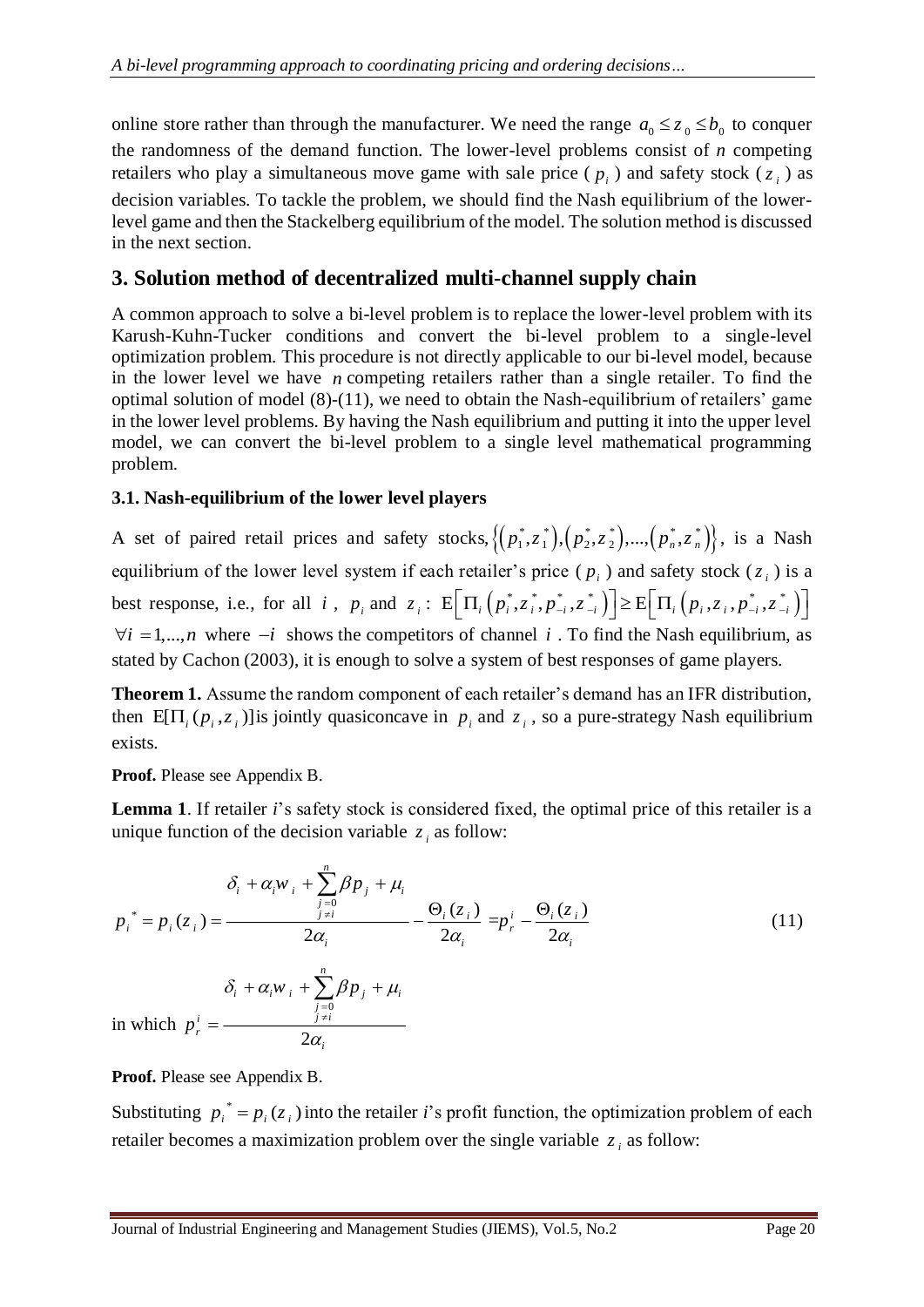*i*

R. *Pakdel Mehrbani*, A. *Seifi*  
\n
$$
\begin{aligned}\n\text{Max } \mathbf{E} \Big[ \Pi_i \big( p_i(z_i), z_i \big) \Big] &= \big( p_i(z_i) - w_i \big) \big( \mu_i + \gamma_i \big( p \big) \big) - \big( p_i(z_i) + s_i - w_i \big) \Theta_i(z_i) - \big( w_i - v_i \big) \Lambda_i(z_i) \\
\text{s.t.} \\
a_i \le z_i \le b_i \\
\delta_i + \alpha_i w_i + \sum_{\substack{j=0 \\ j \neq i}}^n \beta p_j + \mu_i \\
p_i(z_i) &= \frac{\Theta_i(z_i)}{2\alpha_i} - \frac{\Theta_i(z_i)}{2\alpha_i}\n\end{aligned}
$$
\n(12)

The new profit function, with the single variable  $z_i$ , is called reduced profit function.

The optimal stocking and pricing policy for the retailer  $i$  in the multiple channel supply chain is to stock  $q_i^* = \gamma(p_i^*) + z_i^*$ , where  $p_i^*$  is specified by Lemma 2 and  $z_i^*$  is determined according to the following lemma.

**Lemma 2.** If 1) 0  $\sum_{i=1}^{n} \beta p_i - \alpha_i (w_i - 2s_i) + a_i > 0$ *i*  $\angle$  *PP j j j i i*  $\delta_i + \sum_{\substack{j=0 \ j \neq i}} \beta p_j - \alpha_i (w_i - 2s_i) + a_i$  $+\sum \beta p_i - \alpha_i (w_i - 2s_i) + a_i > 0$  and 2)  $F_i(.)$  is a distribution function

satisfying the condition  $2(r_i(z_i))^2 + \frac{dr_i(z_i)}{l_i} > 0$ *i*  $f_i(z_i)$   $\Big)^2 + \frac{dr_i(z_i)}{dz_i} > 0$  for  $a_i \leq z_i \leq b_i$ , where  $r_i(.) = \frac{f_i(.)}{1 - F_i(s_i)}$  $1 - F_i(.)$ ; (.) =  $\frac{J_i}{1}$ *i*  $r_i(.) = \frac{f_i(}1 - F_i)$  is the failure rate, then  $z_i^*$  is the unique  $z_i$  in the region  $[a_i, b_i]$  that satisfies  $\frac{dE\left[\Pi_{i}\left(p_{i}\left(z_{i}\right),z_{i}\right)\right]}{I}=0$ *dz*  $\left[\Pi_i\left(p_i(z_i),z_i\right)\right] = 0$ 

**Proof**. See the proof of Theorem 1 in Petruzzi and Dada (1999).

 $\alpha_i$  *i*  $\alpha_i$ 

 $2\alpha$ 

Using Lemmas 1 and 2, there is only one unique value of the first derivative of reduced profit function over decision variable  $z_i$ . As a result the best response of retailer *i* is the unique solution of  $(13)–(14)$ :

$$
\frac{\mathrm{d}E\Big[\Pi_{i}\left(p_{i}\left(z_{i}\right),z_{i}\right)\Big]}{dz_{i}}=0 \Rightarrow -w_{i}+v_{i}+\left(p_{i}\left(z_{i}\right)+s_{i}-v_{i}\right)\left(1-F_{i}\left(z_{i}\right)\right)=0\tag{13}
$$
\n
$$
\delta_{i}+\alpha_{i}w_{i}+\sum_{\substack{j=0\\j\neq i}}^{n}\beta p_{j}+\mu_{i}
$$
\n
$$
p_{i}\left(z_{i}\right)=\frac{\Theta_{i}\left(z_{i}\right)}{z^{n}}\tag{14}
$$

As a result, the Nash equilibrium of *n* competing retailers, which is the solution of the lower level problem, is given by the following system:

$$
-w_{i} + v_{i} + (p_{i}(z_{i}) + s_{i} - v_{i})(1 - F_{i}(z_{i})) = 0 \ \forall i = 1, 2, ..., n
$$

$$
\delta_{i} + \alpha_{i}w_{i} + \sum_{\substack{j=0 \ j \neq i}}^{n} \beta p_{j} + \mu_{i}
$$

$$
p_{i}(z_{i}) = \frac{\Theta_{i}(z_{i})}{2\alpha_{i}} - \frac{\Theta_{i}(z_{i})}{2\alpha_{i}} \ \forall i = 1, 2, ..., n
$$
 (15)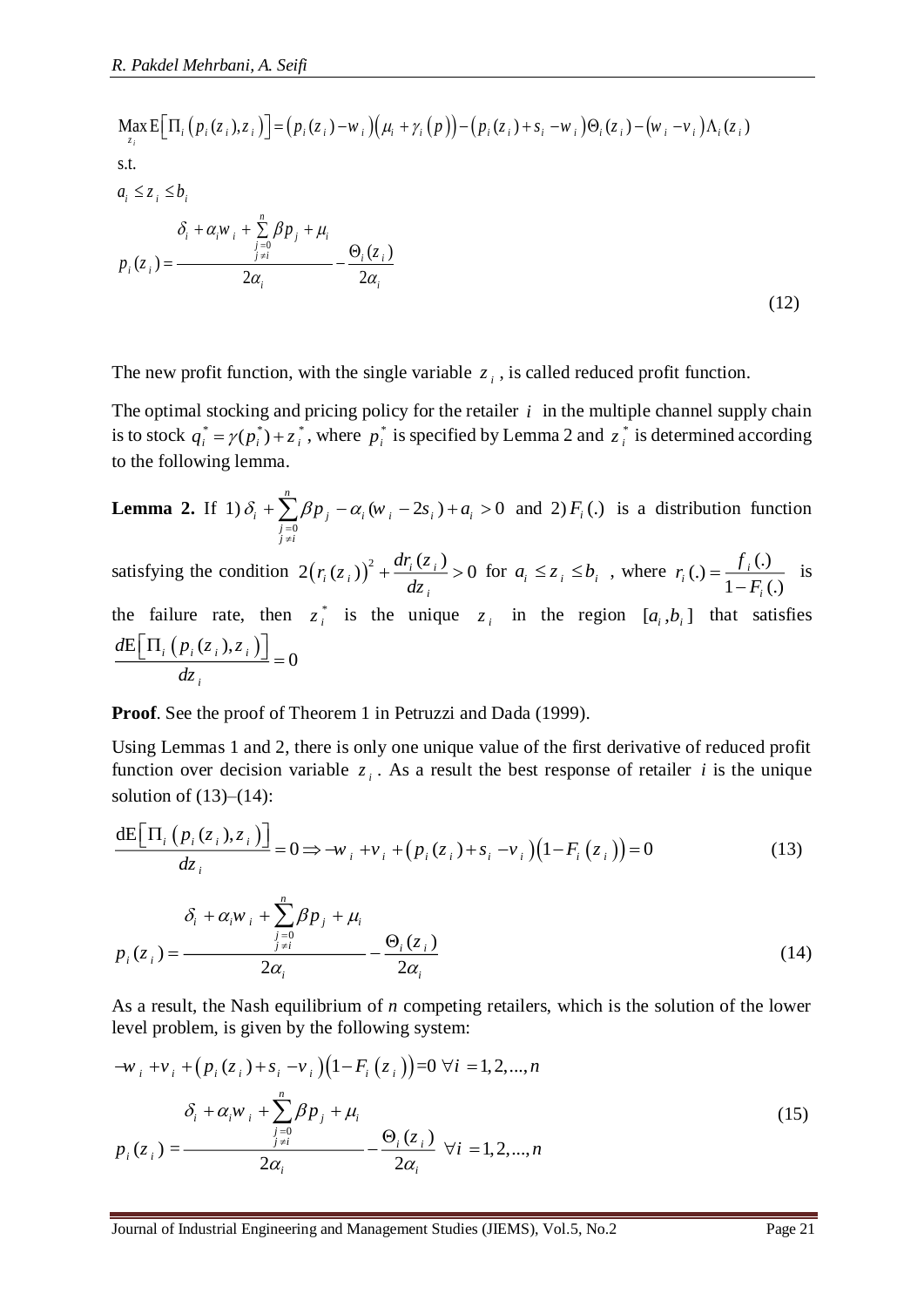To convert the problem (8)-(11) to a single-level optimization problem and obtain the Stackelberg equilibrium, the system (15) is put into the upper level model. The resulting model (16) is a typical mathematical programming problem and its solution can be obtained using GAMS.

#### *Single-level model:*

$$
\underset{\mathbf{w}_{i}, \mathbf{p}_{0}, \mathbf{z}_{0}}{\text{Max}} \mathbf{E} \Big[ \Pi_{M} \left( \mathbf{w}_{i}, p_{0}, z_{0} \right) \Big] = -c \Bigg( \sum_{i=1}^{n} \Big( \gamma_{i} + z_{i} \Big) \Bigg) + w_{i} \sum_{i=1}^{n} \Big( z_{i} + \gamma_{i} \Big) + p_{0} \Big( \mu_{0} + \gamma_{0} \Big) - \Big( p_{0} + s_{0} - c \Big) \Theta_{0} \Big( z_{0} \Big) - \Big( c - v_{0} \Big) \Lambda_{0} \Big( z_{0} \Big)
$$

$$
s.t.
$$

$$
w_{i} \geq c \quad \forall i = 1, 2, ..., n
$$
\n
$$
p_{0} \geq w_{i} \quad \forall i = 1, 2, ..., n
$$
\n
$$
p_{0} \geq c
$$
\n
$$
a_{0} \leq z_{0} \leq b_{0}
$$
\n
$$
-w_{i} + v_{i} + (p_{i}(z_{i}) + s_{i} - v_{i})(1 - F_{i}(z_{i})) = 0 \ \forall i = 1, 2, ..., n
$$
\n
$$
\delta_{i} + \alpha_{i}w_{i} + \sum_{\substack{j=0 \ j \neq i}}^{n} \beta p_{j} + \mu_{i}
$$
\n
$$
p_{i}(z_{i}) = \frac{\Theta_{i}(z_{i})}{2\alpha_{i}} \quad \forall i = 1, 2, ..., n
$$
\n(16)

## **3.2. Centralized (Integrated) multi-channel supply chain**

In this section, we formulate a situation in which all channels are assumed owned by the manufacturer and thus integrate to form a centralized supply chain. This analysis serves as a basis for comparison with the decentralized supply chain. Let  $p = (p_0, ..., p_n)$  and  $z = (z_0, ..., z_n)$  denote the two vectors of prices and safety stocks in different sale channels, respectively. The expected value of supply chain profit in this situation,  $E[\Pi^{I}(p,z)]$ , is written as follow:

$$
E\Big[\Pi^{I}(p,z)\Big] = \sum_{i=0}^{n} \Pi_{i}^{I}(p_{i},z_{i}) = \sum_{i=0}^{n} (p_{i} - c)(\gamma_{i}(p) + \mu_{i}) - \sum_{i=0}^{n} (p_{i} + s_{i} - c)\Theta_{i}(z_{i})
$$
  

$$
-\sum_{i=0}^{n} (c - v_{i})\Lambda_{i}(z_{i})
$$
 (17)

where  $\Pi_i^I$  is the optimal profit of sale channel *i* in the centralized supply chain.

As discussed in Zhao (2008) in detail, it can be shown that a global optimal solution of  $\Pi^I$  is interior and is solved as follows: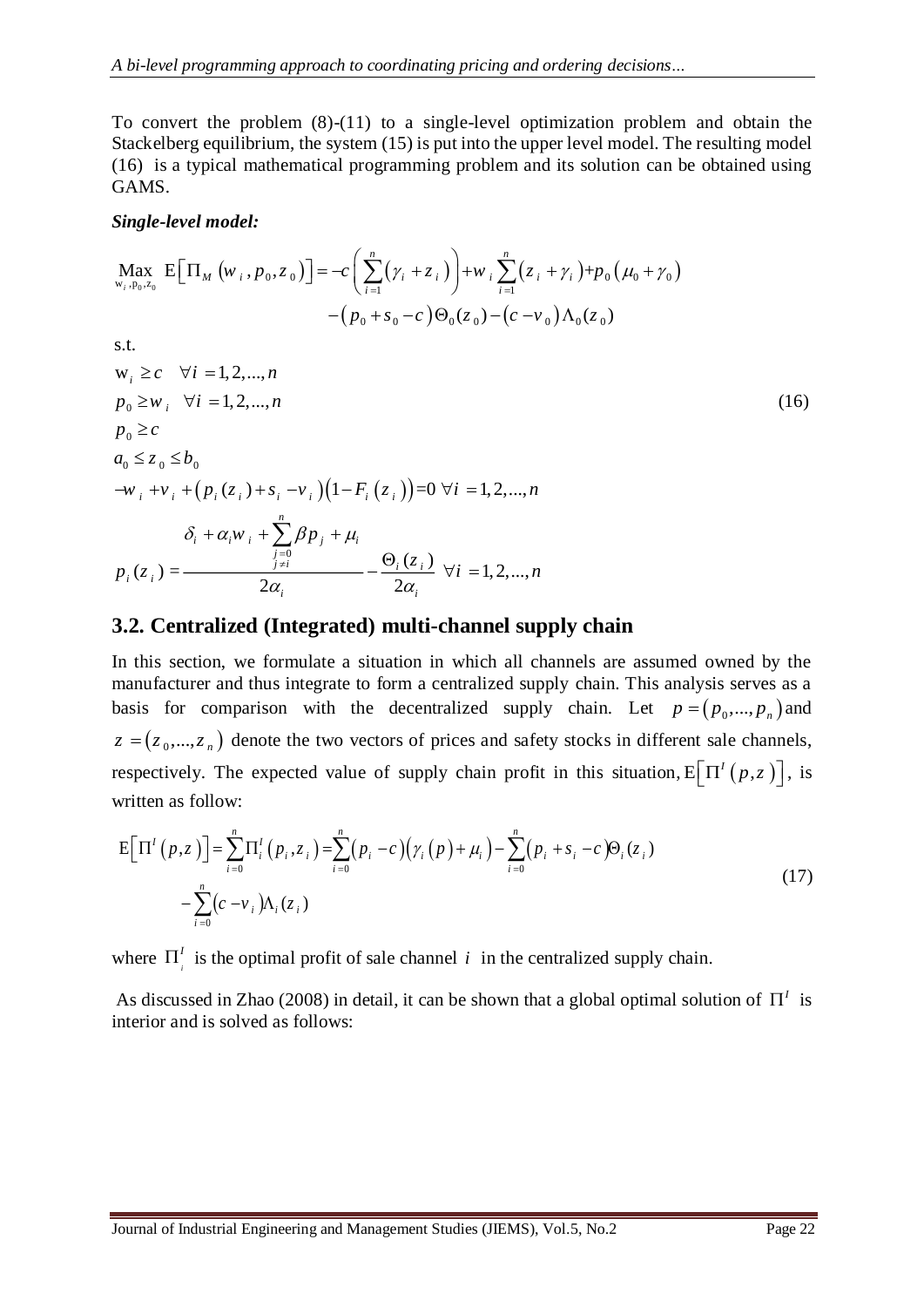R. Pakdel Mehrbani, A. Seifi  
\n
$$
\frac{\partial E[\Pi^l(p,z)]}{\partial p_i} = 0 \Rightarrow \mu_i + \gamma_i(p) - \alpha_i(p_i - c) + \sum_{\substack{j=0 \ j \neq i}} \beta_j(p_j - c) - \Theta_i(z_i) = 0 \quad \forall i = 0,1,2,...,n
$$
\n
$$
\frac{\partial E[\Pi^l(p,z)]}{\partial z_i} = 0 \Rightarrow -c + \nu_i + (p_i + s_i - \nu_i)(1 - F_i(z_i)) = 0 \quad \forall i = 0,1,2,...,n
$$
\n(18)

$$
\frac{\partial E\left[\Pi^{I}(p,z)\right]}{\partial p_{i}} = 0 \Rightarrow \mu_{i} + \gamma_{i}(p) - \alpha_{i}(p_{i} - c) + \sum_{\substack{j=0 \ j \neq i}} \beta_{j}(p_{j} - c) - \Theta_{i}(z_{i}) = 0 \quad \forall i = 0
$$
\n
$$
\frac{\partial E\left[\Pi^{I}(p,z)\right]}{\partial z_{i}} = 0 \Rightarrow -c + \nu_{i} + (p_{i} + s_{i} - \nu_{i})(1 - F_{i}(z_{i})) = 0 \quad \forall i = 0, 1, 2, ..., n
$$

For use in next sections, let  $p^I = (p_o^I, ..., p_n^I)$  and  $z^I = (z_o^I, ..., z_n^I)$  $z^{T} = (z_0^{T},...,z_n^{T})$  be optimal solution vectors of the centralized dual channel supply chain. In the next section, we design a contract that makes the decentralized network act in the same way as the integrated supply chain.

# **4. Supply chain coordination**

Based on the above discussion, we consider ways to improve the efficiency of a multi-channel supply chain. We investigate a revenue sharing contract with minimum retail price contract that will enable supply chain coordination.

In a revenue sharing contract, the retailers get a discount on the wholesale price, in exchange for returning a percentage of their revenue to the manufacturer. Before describing the revenue sharing contract, we need to define the generalized revenue for each physical retailer *i* as follow:

**Definition 1.** *Retailer i's generalized revenue=Retailer i's revenue- Retailer i's shortage cost*

The considered revenue sharing contract is characterized by three-tuple parameters  $(P_0^I, p_i^I, \psi)$  for each physical retailer  $i \forall i = 1,...,n$  . In the supply chain under revenue sharing contract, each physical sale channel shares a fixed portion  $(\psi)$  of his generalized revenue with the manufacturer. In this contract the manufacturer enforces minimum retail price,  $p_i^{\dagger}$ , on each retailer, i.e.,  $p_r \geq p_i^I$ , and the manufacturer sets the price of online store at  $p_o^I$  $p_0^I$  and a unique wholesale prices as  $w = \psi c$ . The following sequence of events occurs in this game: the manufacturer offers each retailer a revenue-sharing contract with parameters  $(P_0^I, p_i^I, \psi)$  $\forall i = 1,...,n$ ; assuming that the retailers accept the contract, each of the retailers choose their order quantity,  $q_i$ , for which the manufacturer charges the unit wholesale price,  $w = \psi c$ ; the manufacturer produces and delivers the products to the retailers before the selling season; season demand occurs; and finally transfer payments are made between the firms based upon the agreed contract. Under the revenue sharing contract, the Stackelberg equilibrium is the solution of the bi-level problem (19)-(22).

#### *Upper level problem/Manufacturer problem:*

Solution of the bi-level problem (19)-(22).  
\n*Upper level problem/Manufacturer problem:*  
\n
$$
\begin{aligned}\n\text{Max } E[\Pi_{M}^{RSC}(z_0)] &= \sum_{i=1}^{n} \Biggl[ (1-\psi) E\Big[ p_i \min(q_i, d_i) + v_i (q_i - d_i)^+ - s_i (d_i - q_i)^+ \Big] \Big] \\
&\quad + p_0^I \Big( \mu_0 + \gamma_0(p) \Big) - \Big( p_0^I + s_0 - c \Big) \Theta_0(z_0) - \Big( c - v_0 \Big) \Lambda_0(z_0) \\
&\quad + \sum_{i=1}^{n} c \psi \Big( z_i + \gamma_i(p) \Big)\n\end{aligned}
$$
\n(19)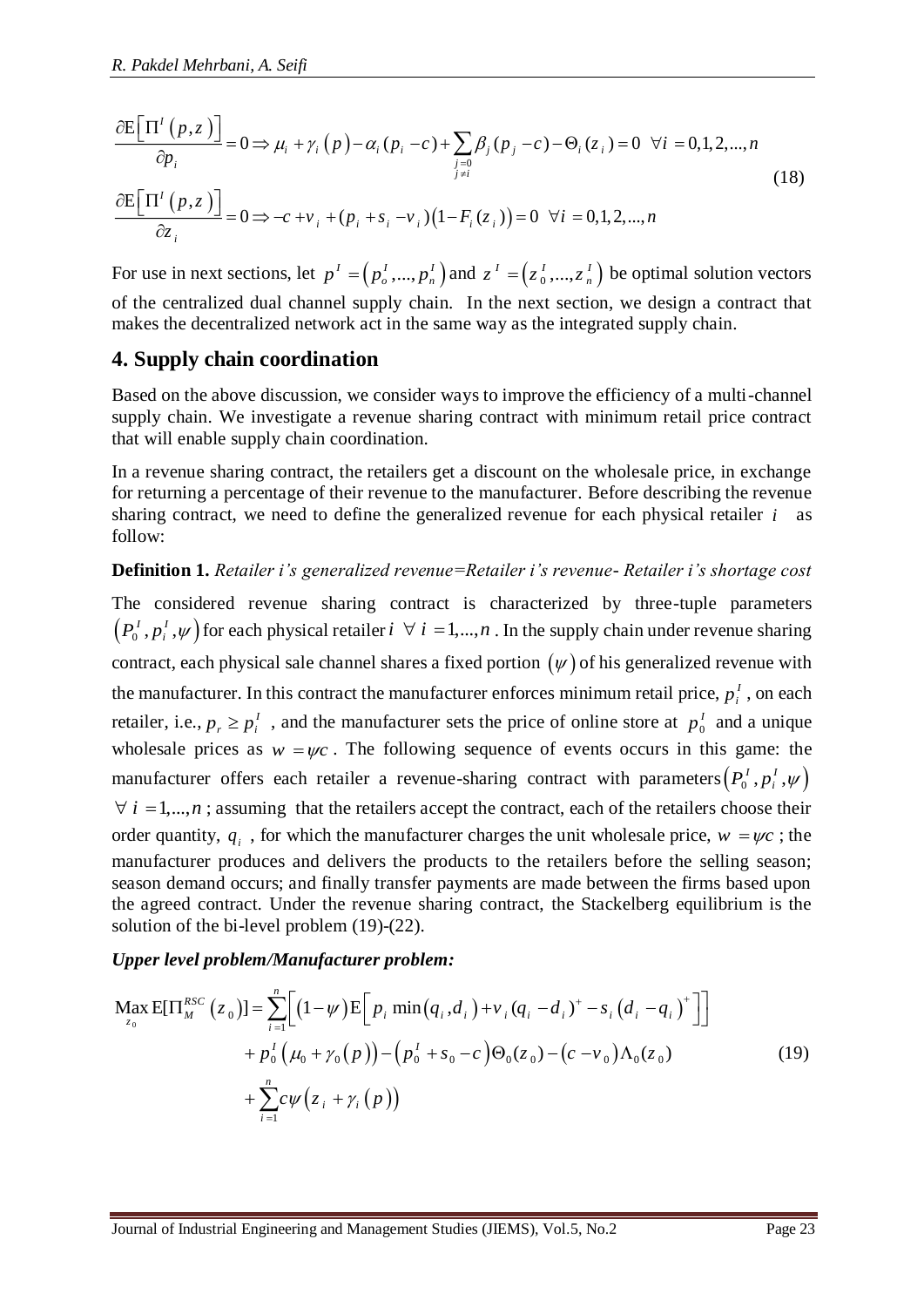### *Lower level problems/ Retailers Game*

## *Physical retailer 1:*

$$
\begin{aligned} \max_{p_1, q_1} E\Big[ \Pi_1^{\text{RSC}}(p_1, q_1) \Big] &= E\Big[ \psi\Big( p_1 \min\big( q_1, d_1 \big) + v_1 (q_1 - d_1)^+ - s_1 \big( d_1 - q_1 \big)^+ \Big) - q_1 w \Big] \\ s \, t. \\ p_1 &\ge p_1^I \\ w &= \psi c \end{aligned} \tag{20}
$$

## *Physical retailer 2:*

$$
\begin{aligned} &\text{Max } \mathbf{E} \Big[ \Pi_2^{\text{RSC}}(p_2, q_2) \Big] = \mathbf{E} \Big[ \psi \Big( p_2 \min \big( q_2, d_2 \big) + v_2 (q_2 - d_2)^+ - s_2 \big( d_2 - q_2 \big)^+ \Big) - q_2 w \Big] \\ &s \, \mathbf{I} \, . \\ &\text{where} \\ &\text{with } p_2 \ge p_2^I \\ & w = \psi c \\ &(21) \end{aligned}
$$

*Physical retailer n:*

 $\vdots$ 

$$
\begin{aligned} &\text{Max}\,\mathbf{E}\Big[\Pi_n^{\text{RSC}}\big(p_n, q_n\big)\Big] = \mathbf{E}\Big[\psi\Big(p_n \min\big(q_n, d_n\big) + v_n(q_n - d_n)^+ - s_n\big(d_n - q_n\big)^+\Big) - q_n w \Big] \\ &s.t. \\ &\text{if } p_n \ge p_n^I \\ & w = \psi c \\ &(22) \end{aligned}
$$

Lemma 3. Under revenue sharing contract, if retailer *i* 's price is considered fixed, the optimal order quantity of this retailer is a unique function of the decision variable  $p_i$  as follow:

$$
q_i(p_i) = \gamma_i(p) + z_i(p_i)
$$
  
\nwhere  $z_i(p_i) = F_i^{-1} \left( \frac{p_i - c + s_i}{p_i - v_i + s_i} \right)$  (23)

The variable  $z_i$  is defined as safety stock of retailer i.

**Proof.** Please see Appendix B.

**Theorem 2.** Under the revenue sharing contract defined by  $(P_0^I, p_i^I, \psi)$  where  $p_i^I$  represents the

minimum retail price imposed by the manufacturer, each retailer  $i \forall i = 1,...,n$  will always choose to sell at the price  $p_i^I$ .

**Proof.** Please see Appendix B.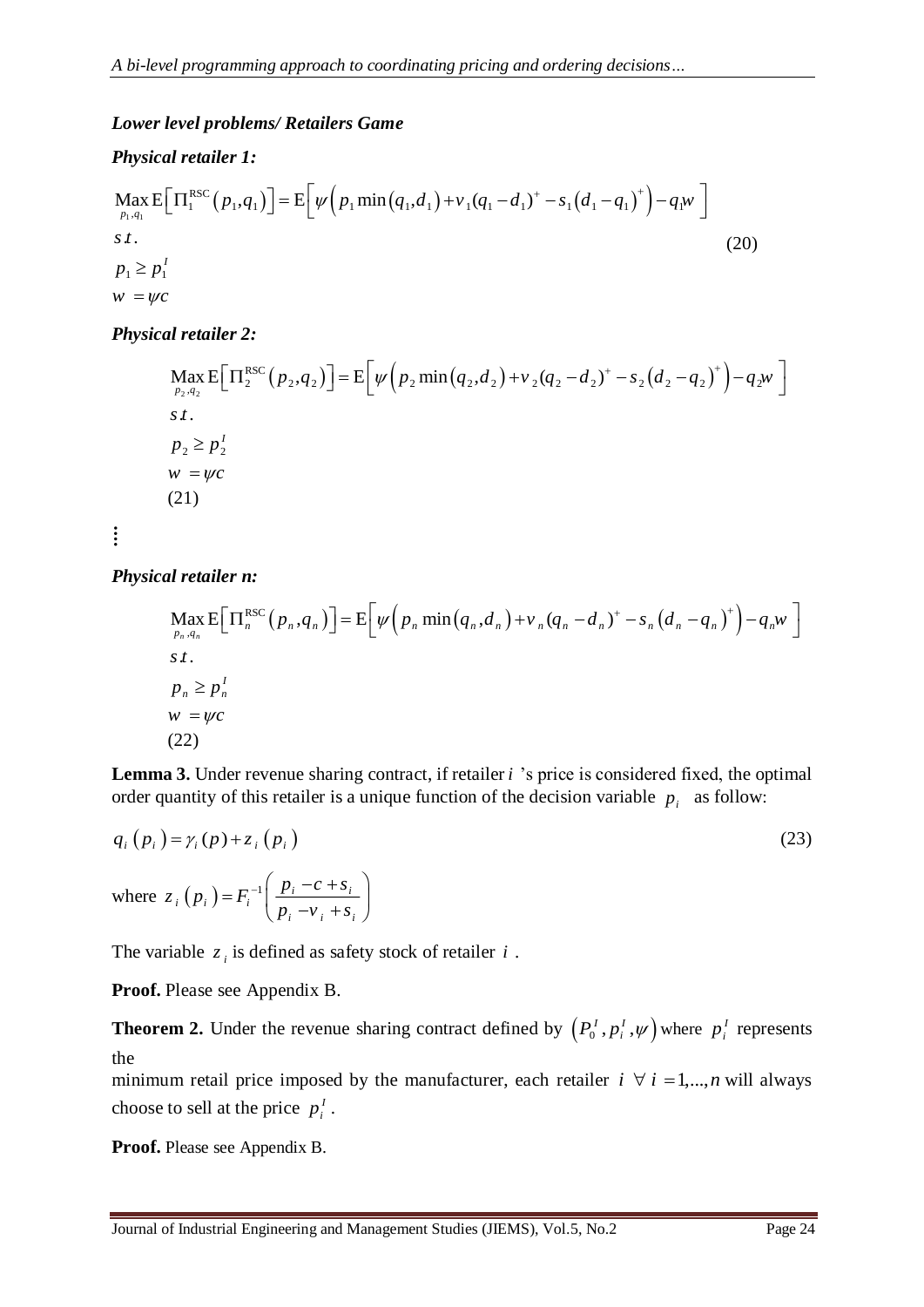**Lemma 4.** The optimal safety stock of each retailer  $i$ ,  $z_i$ , under revenue sharing contract is equivalent to this variable in the integrated supply chain.

**Proof.** Please see Appendix B.

**Theorem 3.** Under the condition  $E \leq H$ , there exists feasible value of  $\psi$  that the revenue sharing contract proposed by the manufacturer will be accepted by  $n+1$  parties, i.e., that will ensure that the revenue sharing contract is Pareto-improving for the manufacturer and *n* competing retailers.

The values of E and H are defined as follow:

$$
E = \frac{E[\Pi_k(p_k, z_k)]}{E[\Pi'_k(p, z)]}, H = \frac{\sum_{i=1}^n E[\Pi'_i(p_i, z_i)] + E[\Pi'_0(p_0, z_0)] - E[\Pi_M(w_i, p_0, z_0)]}{\sum_{i=1}^n E[\Pi'_i(p_i, z_i)]},
$$
  
\n
$$
k = \arg \max_i \left\{ \frac{E[\Pi_i(p_i, z_i)]}{E[\Pi'_i(p, z)]}; i = 1, ..., n \right\}.
$$

**Proof.** Please see Appendix B.

# **5. Managerial insights**

In this section, some managerial insights are obtained through some numerical experiments. In our experiments, we consider a supply chain with five competing retailers who buy a product from a manufacturer. The manufacturer has recently established a direct online channel and is striving to determine pricing strategy among all retailers, including the online channel.

In all numerical results, the model was implemented in a GAMS environment linked with Matlab 2015b and was solved using the CONOPT solver. All experiments were run on a personal computer with Intel Core i3 CPU and 3.00 Giga Bytes RAM.

## **5.1. The impact of acceptance level of online channel (a) on pricing strategies**

In this section, we analyze the effect of acceptance level of online channel  $(a)$  on the channel prices. In this example, to avoid the influence of other parameters, we consider five homogeneous competing retailers with a manufacturer-owned online store. In particular, we consider a supply chain with parameters:  $\delta = 5000$ ,  $k_i = 0.2$ ,  $\alpha = 30$ ,  $\beta = 1$ ,  $s_i = 5$ ,  $v_i = 5$ ,  $\varepsilon_i$ =Uniform[0,100]. As it is shown in [Figure 3](#page-13-0), with increment of the value a, the manufacturer increases the price of online store. For high values of this parameter, most customers in sale channel prefer to buy from online store and therefore the traditional retailers pose no threat to the online store. The situation for the physical retailers are opposite and for high values of *<sup>a</sup>* , each retailer decreases his price to attract more customers.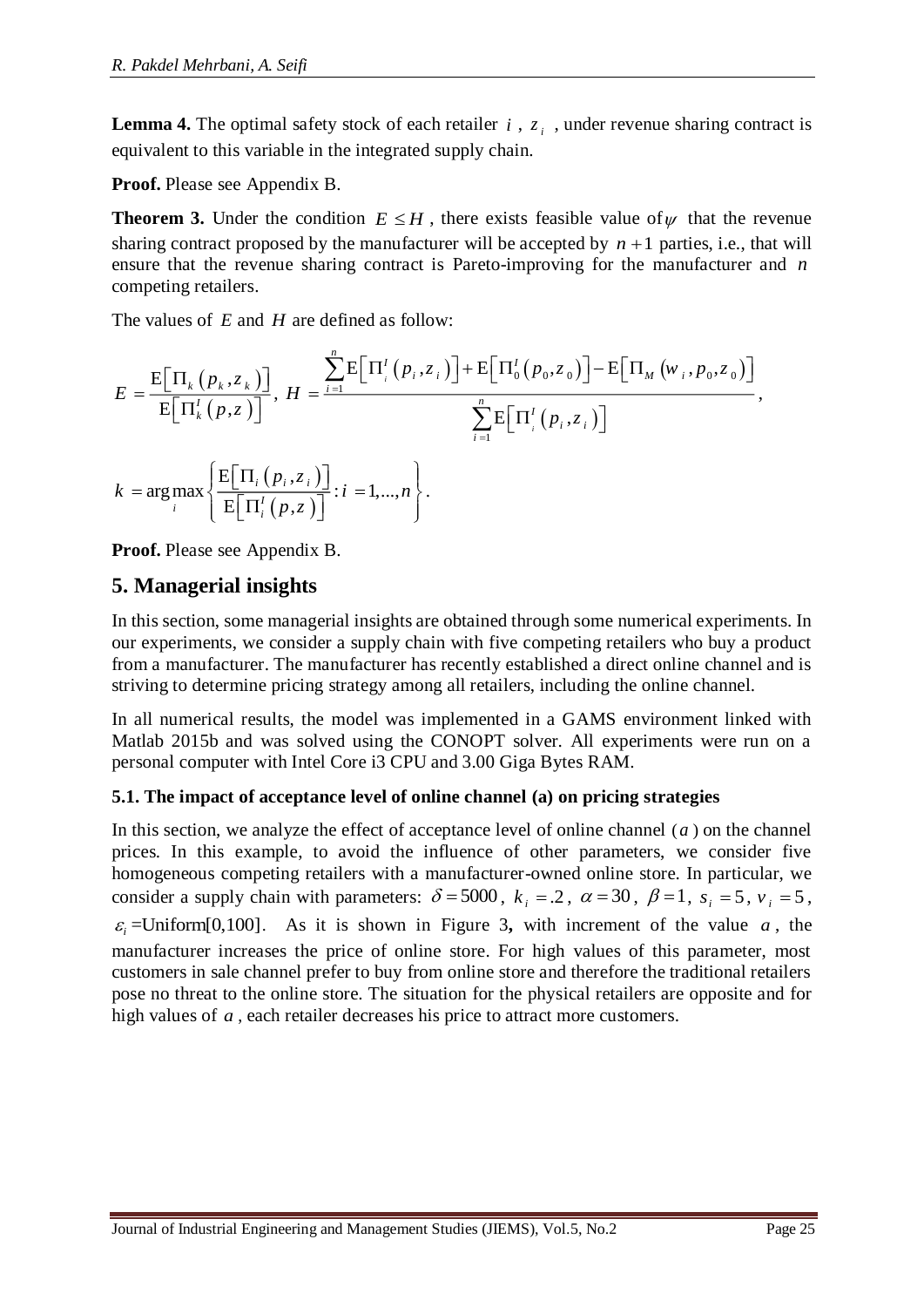

**Figure 3. Impact of customer acceptance of online channel on prices**

<span id="page-13-0"></span>We conclude the influence of customer acceptance level on the sales network as follow:

**Managerial insight 1.** Equilibrium results of the multiple-channel supply chain are stated as follow:

- i. When the acceptance level of online store is lower than a threshold value and high percentage of potential customers prefer the physical retailers, the manufacturer to attract more customers should lower its price. However, a rational manufacturer would not cut the price below the wholesale price or the retailers may leave the market. Thus, the manufacturer sets the price of online channel equal to the wholesale price.
- ii. For an interval range of the acceptance level of online store, the customers fairly prefer both the online store and traditional retailers. In this range, with increment of *a* , the manufacturer decreases the wholesale price to persuade the retailers to order more. The physical retailers decrease their price to attract more customers.
- iii. For the high values of acceptance level of online store, the customers prefer to buy the product from online seller more greatly than the physical stores. In this case, the physical channels are not a serious threat to the online store and the manufacturer increases the price of online store. The physical retailers to attract customers would choose  $p_i = w_i$   $\forall i = 1, 2, ..., n$ , even with this pricing strategy, the physical retailers would not make any significant sales in the supply chain.

#### **5.2. The impact of acceptance level of online channel (a) on profit functions**

In this section we consider two different scenarios, the first one is the supply chain without online channel and the second one is when the manufacturer adds a direct online channel.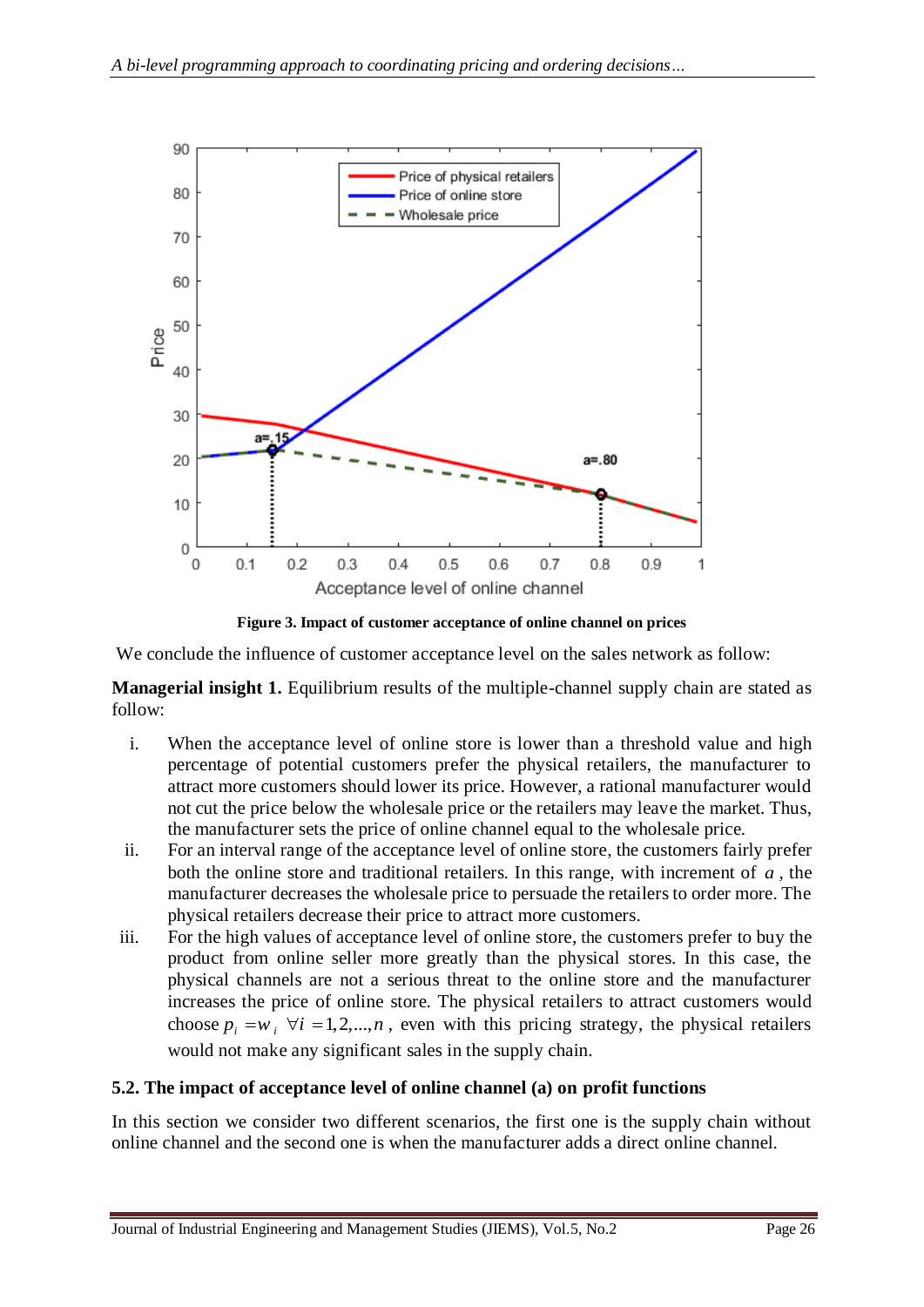Let  $\Delta\Pi_i = \Pi_i^2 - \Pi_i^1 \ \forall i = 1, 2, ..., n$  and  $\Delta\Pi_M = \Pi_M^2 - \Pi_M^1$  represent the profit difference in two different scenarios for physical retailer *i* and the manufacturer, respectively. For the values of the parameter *a* that satisfy  $\Delta \Pi_i \leq 0$ , physical retailer *i* is more profitable in a situation with no online channel while the manufacturer is more profitable in scenario 2 when  $\Delta \Pi_M \geq 0$ . We use the example of section 5.1 and [Figure 4-](#page-14-0)1 and conclude the following managerial insight:

**Managerial insight 2:** When the acceptance level of online channel is lower than a threshold value, the physical retailers better off in presence of the new online store. The situation for the manufacturer is opposite and the new online store is beneficial to the manufacturer. Thus, the manufacturer can use the threshold value of a as a decision making criteria. The retailers also can use this parameter and decide whether to stay in the market or not.



**Figure 4. Impact of customer acceptance of online channel on profit differences**

#### <span id="page-14-0"></span>**5.3. Sensitivity analysis of model parameters on the Equilibrium**

In this section a set of experiments is intended to analyze the sensitivity of the equilibrium point with respect to various parameters of the proposed model. It is assumed that the random part of demand function  $\varepsilon_i$  has the uniform distribution  $\varepsilon_i = \text{Uniform}[a_i, b_i]$ .

In last part of the numerical analysis we report the equilibrium results for three different examples in the [Table 1](#page-15-0) and clarify them as follow:

i. The results of example 1 in [Table 1](#page-15-0) shows the equilibrium of the game in presence of  $n = 5$  homogenous competing retailer. It is clear that in this case the manufacturer chooses a same wholesale price for all of the physical retailers. The acceptance of online channel in this example is relatively low and the customers prefer the physical retailers more than the online store. As a result, the price of online store is lower than the price of physical stores to attract more customers. The average sale of online store is 424 while the physical stores sale almost  $5 \times 162 = 810$  product units.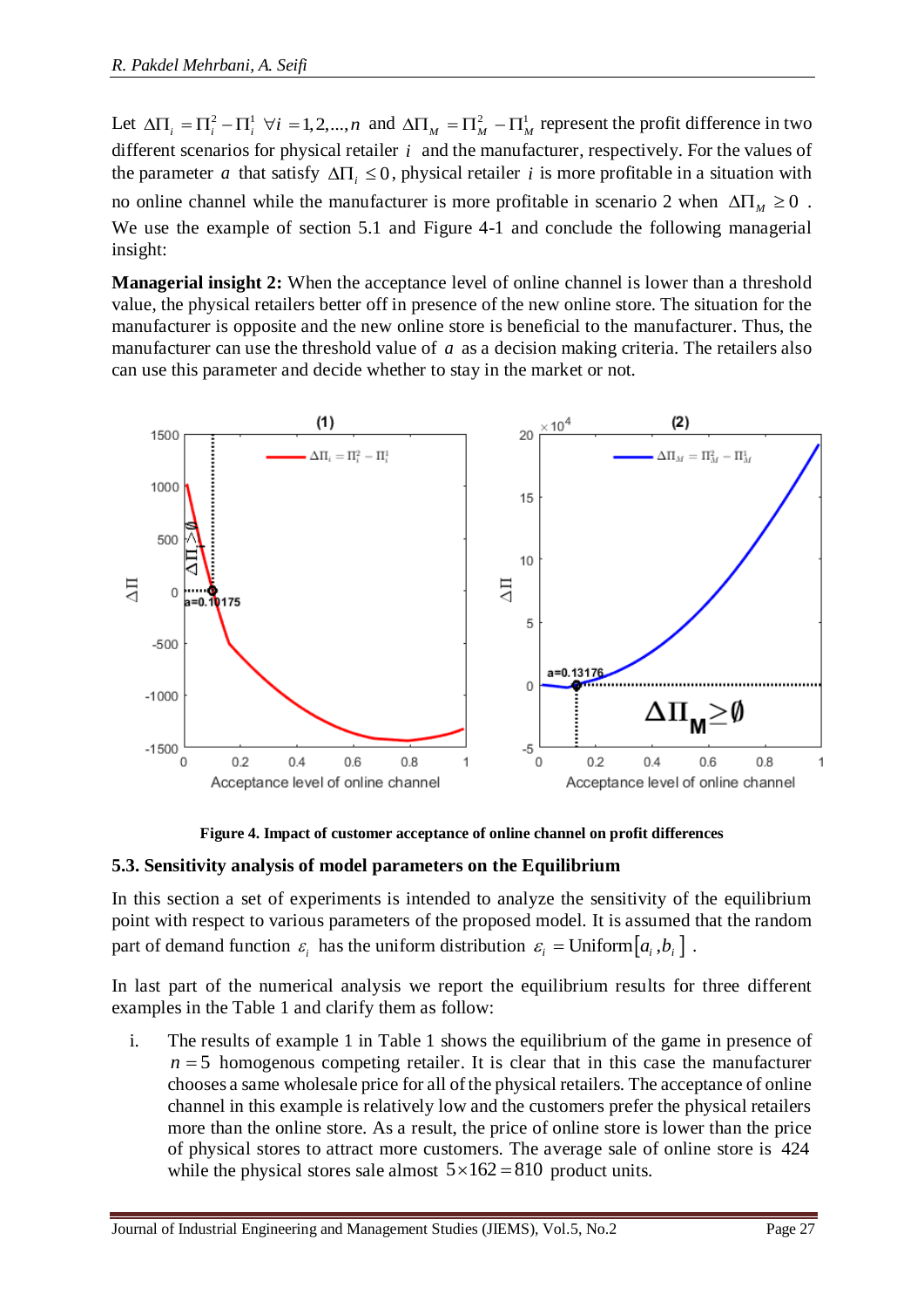- ii. The comparison of the results of examples 1 and 2 of [Table 1](#page-15-0) which only are different in the values of parameter  $k_i$ , that just changes the base market share of each physical retailer, shows that the optimal values related to the online store doesn't change. The results of example 2 shows that the manufacturer chooses a higher wholesale price for the retailer with greater base market share ( $w_{1-4} = 20.329 \lt w_5 = 25.079$ ). The sale price of physical retailer with higher base market share in the equilibrium is greater than other retailers' prices.
- iii. The comparison of the results of examples 1 and 3 of [Table 1,](#page-15-0) which are different only in parameter  $\alpha_0$ , shows that in situations that the price sensitivity of online store is high, the manufacturer sets a lower sale price for the online store to prevent losing the market share. Even with this pricing strategy the average sale of online store in example 1 is a lot more than with respect to example 3.

<span id="page-15-0"></span>

| Table 1. Equilibrium of multiple-channel supply chain for different examples                                                                                                         |                    |               |                        |                     |                    |                 |                    |
|--------------------------------------------------------------------------------------------------------------------------------------------------------------------------------------|--------------------|---------------|------------------------|---------------------|--------------------|-----------------|--------------------|
| $\delta = 5000, a = .2 \ \forall i = 1,,5 : k_i = .2 \ (\delta_0 = 1000, \delta_i = 800)$                                                                                            |                    |               |                        |                     |                    |                 |                    |
| <b>Example 1:</b><br>$\beta = 1, c = 10 \ \forall i = 0, 2, , 5 : v_i = 5, s_i = 5, \alpha_i = 30, a_i = 0, b_i = 100$                                                               |                    |               |                        |                     |                    |                 |                    |
| Game Players                                                                                                                                                                         | Wholesale<br>price | Sale<br>price | Safety<br>Stock        | Average<br>Shortage | Average<br>Surplus | Average<br>sale | Expected<br>profit |
| Retailer 1-5                                                                                                                                                                         | 21.275             | 26.695        | 39.033                 | 18.585              | 7.618              | 162.597         | 685.881            |
| <b>Online Store</b>                                                                                                                                                                  | 10                 | 25.247        | 76.173                 | 1.96                | 32.157             | 424.113         | 6295.720           |
| Manufacturer                                                                                                                                                                         |                    |               |                        |                     |                    |                 | 15891.517          |
| $\delta$ = 5000, a = .2, k <sub>5</sub> = .26( $\delta$ <sub>5</sub> = 1040) $\forall i$ = 1,, 4 : k <sub>i</sub> = .185( $\delta$ <sub>0</sub> = 1000, $\delta$ <sub>i</sub> = 740) |                    |               |                        |                     |                    |                 |                    |
| <b>Example 2:</b><br>$\beta = 1, c = 10$ $\forall i = 0, 2, , 5 : v_i = 5, s_i = 5, \alpha_i = 30, a_i = 0, b_i = 100$                                                               |                    |               |                        |                     |                    |                 |                    |
| <b>Game Players</b>                                                                                                                                                                  | Wholesale<br>price | Sale<br>price | Safety<br><b>Stock</b> | Average<br>Shortage | Average<br>Surplus | Average<br>sale | Expected<br>profit |
| Retailer 1-4                                                                                                                                                                         | 20.329             | 25.249        | 39.288                 | 18.430              | 7.718              | 147.591         | 515.649            |
| Retailer 5                                                                                                                                                                           | 25.079             | 32.492        | 38.203                 | 19.049              | 7.298              | 222.391         | 1406.596           |
| <b>Online Store</b>                                                                                                                                                                  | 10                 | 25.247        | 80.196                 | 1.96                | 32.157             | 424.118         | 6295.912           |
| Manufacturer                                                                                                                                                                         |                    |               |                        |                     |                    |                 | 16176.158          |
| <b>Example 3:</b>                                                                                                                                                                    |                    |               |                        |                     |                    |                 |                    |
| $\delta = 5000, a = .2 \ \forall i = 1,,5 : k_i = .2 \ (\delta_0 = 1000, \delta_i = 800)$                                                                                            |                    |               |                        |                     |                    |                 |                    |
| $\beta = 1, c = 10 \ \forall i = 0, 1, , 5 : v_i = 5, s_i = 5, a_i = 0, b_i = 100 \ \alpha_0 = 45, \forall i = 1, 2, , 5 : \alpha_i = 30$                                            |                    |               |                        |                     |                    |                 |                    |
| <b>Game Players</b>                                                                                                                                                                  | Wholesale<br>price | Sale<br>price | Safety<br>Stock        | Average<br>Shortage | Average<br>Surplus | Average<br>sale | Expected<br>profit |
| Retailer 1-5                                                                                                                                                                         | 20.097             | 26.003        | 41.942                 | 16.854              | 8.796              | 177.177         | 829.336            |
| <b>Online Store</b>                                                                                                                                                                  | 10                 | 20.097        | 75.120                 | 3.095               | 28.215             | 272.569         | 2595.479           |
| Manufacturer                                                                                                                                                                         |                    |               |                        |                     |                    |                 | 11983.959          |

**Table 1. Equilibrium of multiple- channel supply chain for different examples**

## **5.4. Impact of supply chain contracts on the multiple channel supply chain**

In this section numerical results show that how the proposed revenue sharing contract coordinates the multiple channel supply chain. The results shown in [Table 2](#page-16-0) indicate that the revenue sharing contract will increase significantly the profits of network members. The results show that the sum of profits for the retailers and the manufacturer with a revenue sharing contract is the same as the maximum profit attainable in an integrated supply chain. This means that we reached full coordination in the supply chain.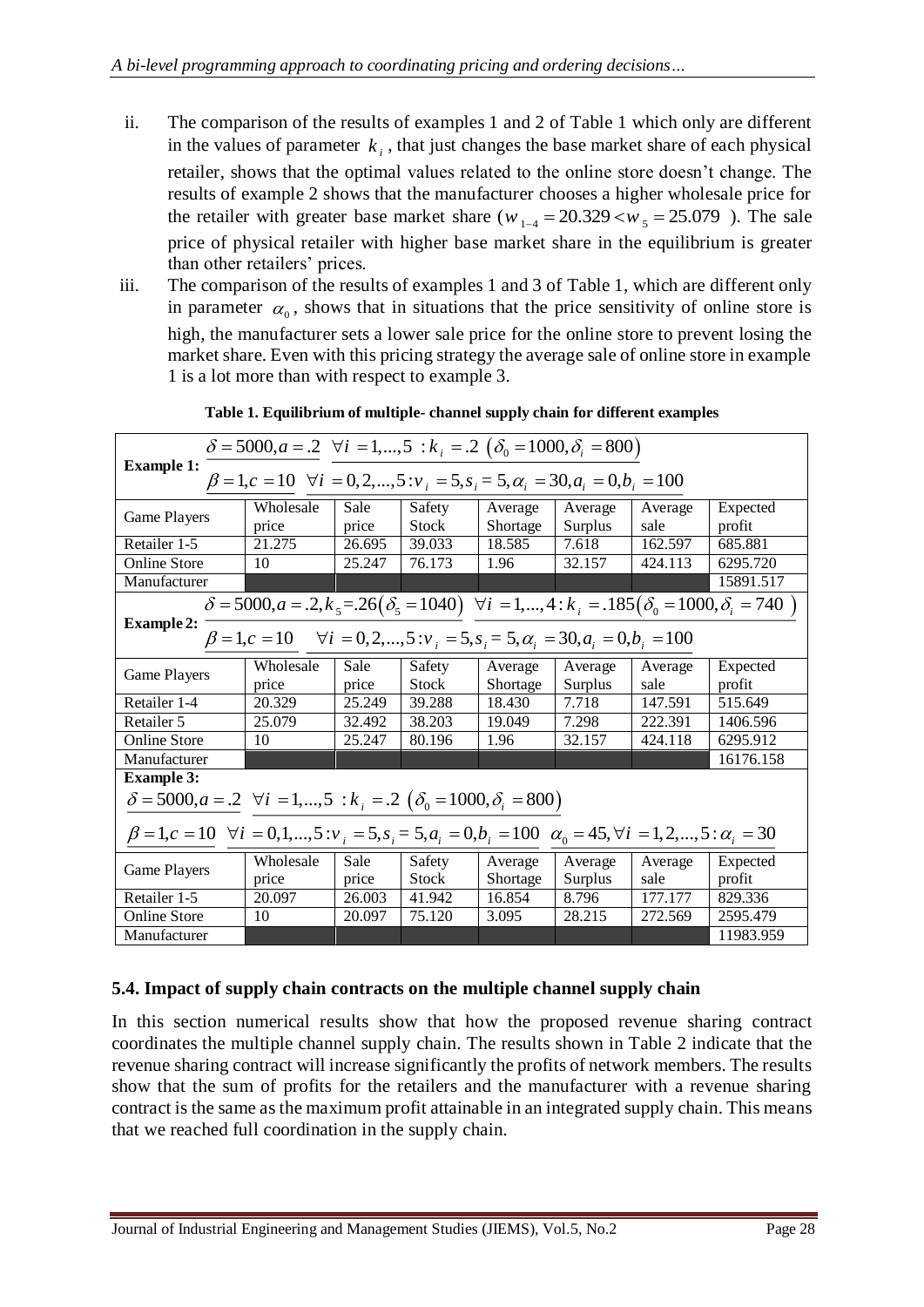However, the network profit is shared among all retailers and the manufacturer, depending on the retailers' bargaining power, which is controlled by  $\psi$  in the coordinated supply chain model.

<span id="page-16-0"></span>

| $\delta = 5000, a = .2 \ \ \forall i = 1,,5 \ : k_i = .2 \ (\delta_0 = 1000, \delta_i = 800)$                               |            |            |            |            |            |              |           |
|-----------------------------------------------------------------------------------------------------------------------------|------------|------------|------------|------------|------------|--------------|-----------|
| <b>Example 1:</b><br>$\beta = 1, c = 10 \quad \forall i = 0, 2, , 5 : v_i = 5, s_i = 5, \alpha_i = 30, a_i = 0$             |            |            |            |            |            |              |           |
|                                                                                                                             | Retailer 1 | Retailer 2 | Retailer 3 | Retailer 4 | Retailer 5 | Manufacturer | Sum       |
| Integrated<br>Supply chain                                                                                                  | 3445.54    | 3445.546   | 3445.546   | 3445.546   | 3445.546   | 5939.854     | 23167.585 |
| Decentralized<br>supply chain                                                                                               | 664.35     | 664.358    | 664.358    | 664.358    | 664.358    | 15891.51     | 19213.30  |
| Acceptable range for revenue sharing contract: $.192 \le \psi \le .422$                                                     |            |            |            |            |            |              |           |
| chain<br>Supply<br>under revenue<br>sharing contract<br>$(\psi = .3)$                                                       | 1033.664   | 1033.664   | 1033.664   | 1033.664   | 1033.664   | 17999.265    | 23167.585 |
| $\delta = 5000, a = .2, k_5 = .24(\delta_5 = 1040) \quad \forall i = 1, , 4$ : $k_i = .19(\delta_0 = 1000, \delta_i = 760)$ |            |            |            |            |            |              |           |
| <b>Example 2:</b><br>$\beta = 1, c = 10$ $\forall i = 0, 2, , 5 : v_i = 5, s_i = 5, \alpha_i = 30, a_i = 0$                 |            |            |            |            |            |              |           |
|                                                                                                                             | Retailer 1 | Retailer 2 | Retailer 3 | Retailer 4 | Retailer 5 | Manufacturer | Sum       |
| Integrated<br>Supply chain                                                                                                  | 3024.386   | 3024.386   | 3024.386   | 3024.386   | 5389.17    | 5939.824     | 23426.54  |
| Decentralized<br>supply chain                                                                                               | 563.571    | 563.571    | 563.571    | 563.571    | 1133.06    | 16018.01     | 19405.35  |
| Acceptable range for revenue sharing contract: $.328 \le \psi \le .415$                                                     |            |            |            |            |            |              |           |
| Supply<br>chain<br>under revenue<br>sharing<br>contract<br>$(\psi = .35)$                                                   | 1058.535   | 1058.535   | 1058.535   | 1058.535   | 1886.212   | 17306.191    | 23426.54  |

| Table 2. The impact of supply chain contracts on players' profit |  |  |
|------------------------------------------------------------------|--|--|
|------------------------------------------------------------------|--|--|

# **6. Conclusion**

In this paper, we present a bi-level programming model to find the Stackelberg equilibria for wholesale and retail prices as well as order quantities for an online store in a multi-channel supply chain. The model reflects the price competition between traditional retailers and an online store in a supply chain. We formulated both centralized and decentralized supply chain situations and found the equilibrium points in both cases. In addition, we considered coordination in the model by applying a revenue sharing contract in order to decrease the amount of lost sales in the whole network. This contract enables the retailers to set their pricing and ordering policy the same as those in a centralized supply chain.

A sensitivity analysis of model parameters was performed to measure the effects of these parameters on the manufacturer and retailers' decisions. The results showed that the acceptance level of an online channel is the key parameter for the manufacturer to open a direct online channel.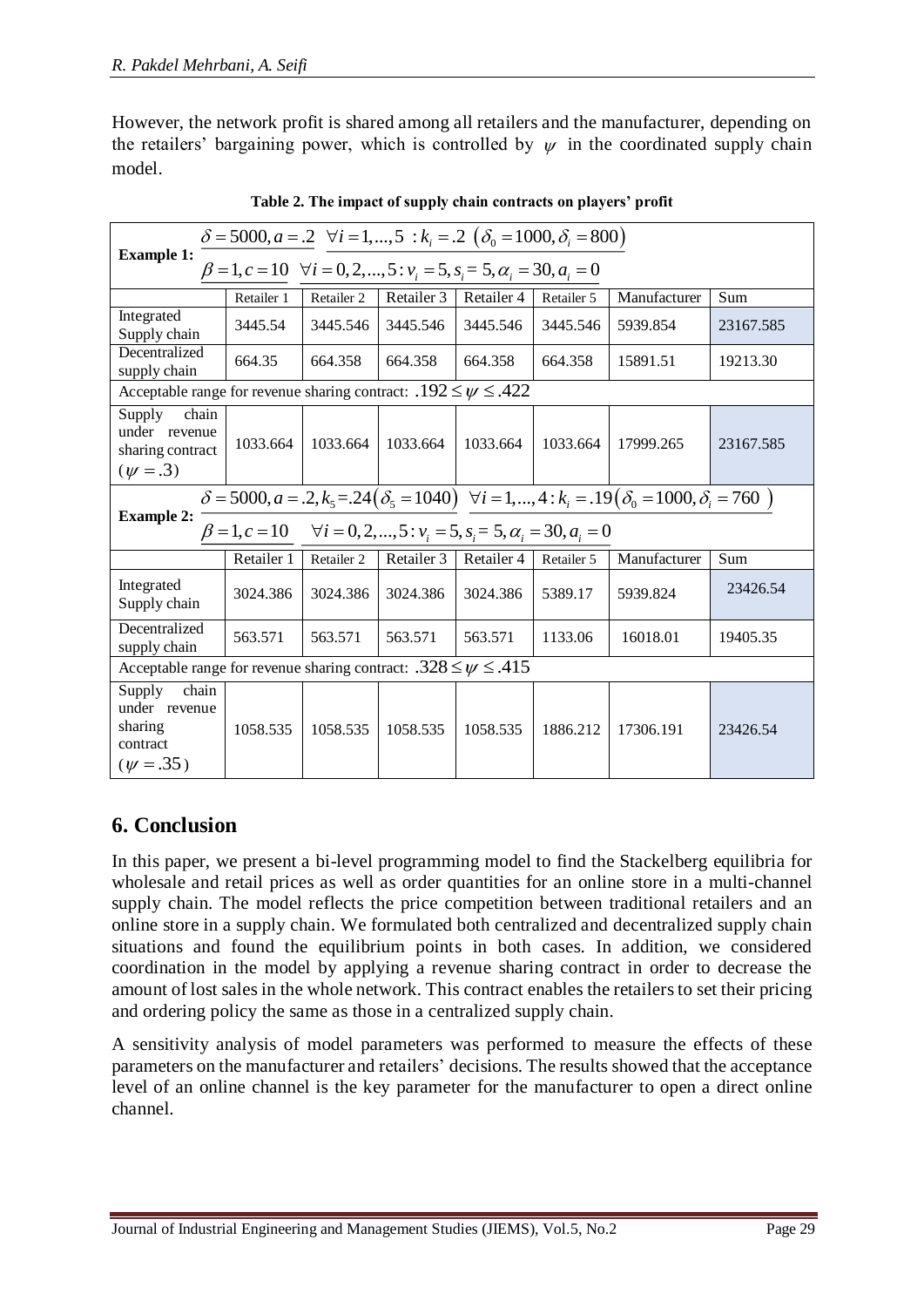We conclude that offering the revenue sharing contract by the manufacturer would improve coordination in a multi-channel supply chain leading to higher profits for the entire network.

## **References**

Bernstein, F., and Federgruen, A. (2004). "Dynamic inventory and pricing models for competing retailers", *Naval Research Logistics (NRL),* Vol. 51, No. (2), pp. 258-274.

Cachon, G. P. (2003). "Supply chain coordination with contracts", *Handbooks in operations research and management science,* Vol. 11, pp. 227-339.

Cai, G. G. (2010). Channel selection and coordination in dual-channel supply chains. *Journal of Retailing,* Vol. 86, No. 1, pp. 22-36.

Cattani, K., Gilland, W., Heese, H. S., and Swaminathan, J. (2006). "Boiling frogs: Pricing strategies for a manufacturer adding a direct channel that competes with the traditional channel", *Production and Operations Management,* Vol. 15, No. 1, pp. 40.

Chen, F. Y., Yan, H., and Yao, L. (2004). "A newsvendor pricing game", *Systems, Man and Cybernetics, Part A: Systems and Humans, IEEE Transactions on,* Vol. 34, No. 4, pp. 450-456.

Chen, J., Zhang, H., and Sun, Y. (2012). "Implementing coordination contracts in a manufacturer Stackelberg dual-channel supply chain", *Omega,* 40(5), 571-583.

Chen, K.-Y., Kaya, M., and Özer, Ö. (2008). "Dual sales channel management with service competition", *Manufacturing and Service Operations Management,* 10(4), 654-675.

Dumrongsiri, A., Fan, M., Jain, A., and Moinzadeh, K. (2008). "A supply chain model with direct and retail channels", *European Journal of Operational Research,* 187(3), 691-718.

Kacen, J. J., Hess, J. D., and Chiang, W.-y. K. (2013). "Bricks or clicks? Consumer attitudes toward traditional stores and online stores", *Global Economics and Management Review,* 18(1), 12-21.

Li, B., Chen, P., Li, Q., and Wang, W. (2014). "Dual-channel supply chain pricing decisions with a risk-averse retailer", *International Journal of Production Research,* 52(23), 7132-7147.

Liang, T.-P., and Huang, J.-S. (1998). "An empirical study on consumer acceptance of products in electronic markets: a transaction cost model", *Decision support systems,* 24(1), 29-43.

Moriarty, R. T., and Moran, U. (1990). "Managing hybrid marketing systems", *Harvard Business Review,* 68(6), 146.

Mukhopadhyay, S. K., Zhu, X., and Yue, X. (2008). "Optimal contract design for mixed channels under information asymmetry", *Production and Operations Management,* 17(6), 641-650.

Panda, S., Modak, N., Sana, S., and Basu, M. (2015). "Pricing and replenishment policies in dualchannel supply chain under continuous unit cost decrease", *Applied Mathematics and Computation,* 256, 913-929.

Petruzzi, N. C., and Dada, M. (1999). "Pricing and the newsvendor problem: A review with extensions", *Operations Research,* 47(2), 183-194.

Sayadi, M. K., and Makui, A. (2014). "Optimal advertising decisions for promoting retail and online channels in a dynamic framework", *International Transactions in Operational Research,* 21(5), 777- 796.

Tsay, A. A., and Agrawal, N. (2004). "Channel Conflict and Coordination in the E‐Commerce Age", *Production and Operations Management,* 13(1), 93-110.

Yan, R., Guo, P., Wang, J., and Amrouche, N. (2011). "Product distribution and coordination strategies in a multi-channel context", *Journal of Retailing and Consumer Services, 1*8(1), 19-26.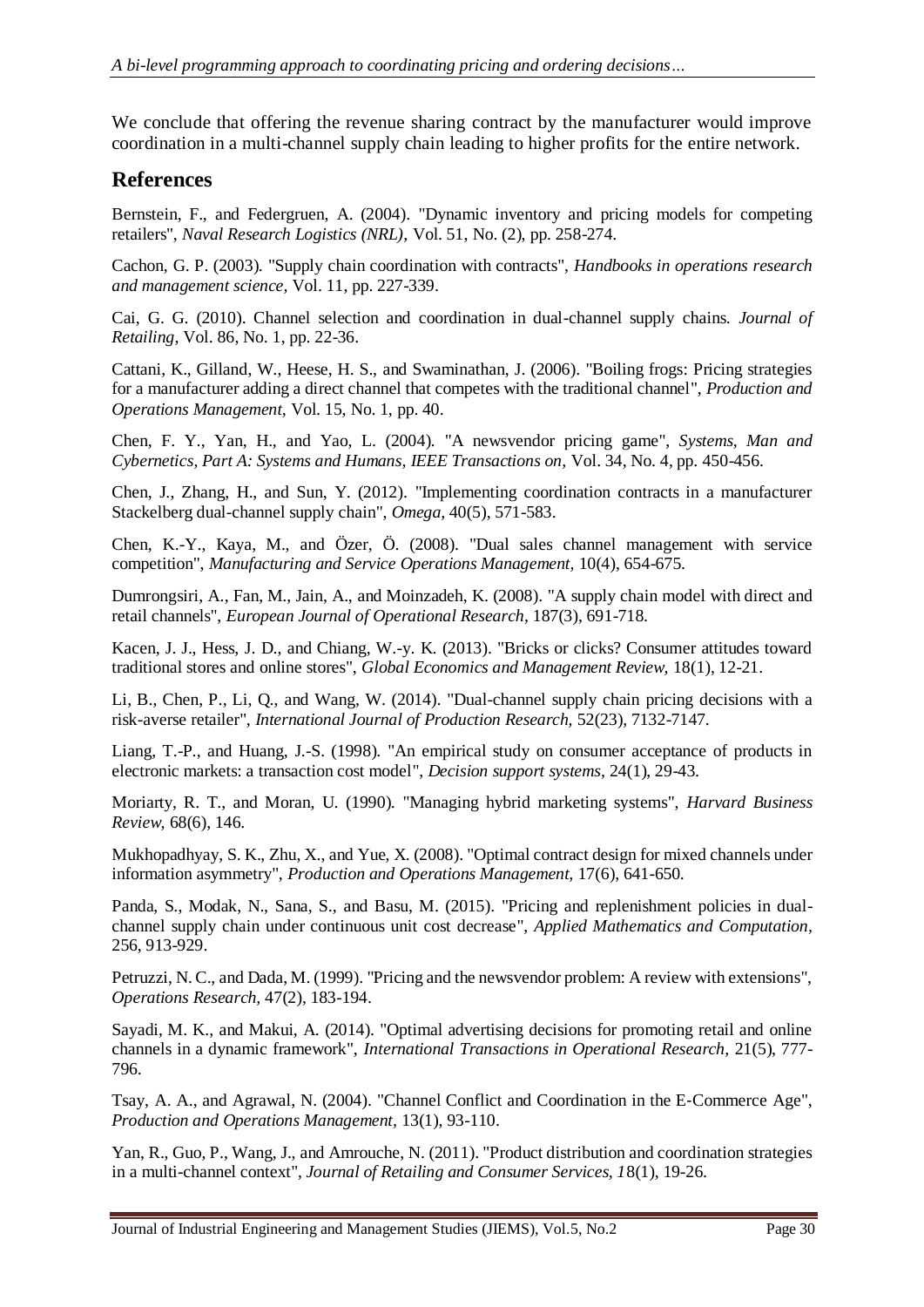Yao, D.-Q., and Liu, J. J. (2005). "Competitive pricing of mixed retail and e-tail distribution channels", *Omega,* 33(3), 235-247.

Zhang, R., Liu, B., and Wang, W. (2012). "Pricing decisions in a dual channels system with different power structures", *Economic Modelling,* 29(2), 523-533.

Zhao, X. (2008). "Coordinating a supply chain system with retailers under both price and inventory competition", *Production and Operations Management,* 17(5), 532-542.

Zhao, X., and Atkins, D. R. (2008). "Newsvendors under simultaneous price and inventory competition", *Manufacturing and Service Operations Management,* 10(3), 539-546.

**This article can be cited:** Pakdel Mehrabani, R., and Seifi, A., (2018). "A bi-level programming approach to coordinating pricing and ordering decisions in a multi-channel supply chain", *Journal of Industrial Engineering and Management Studies*, Vol. 5, No. 2, pp. 13-37.

Copyright: Creative Commons Attribution 4.0 International License.

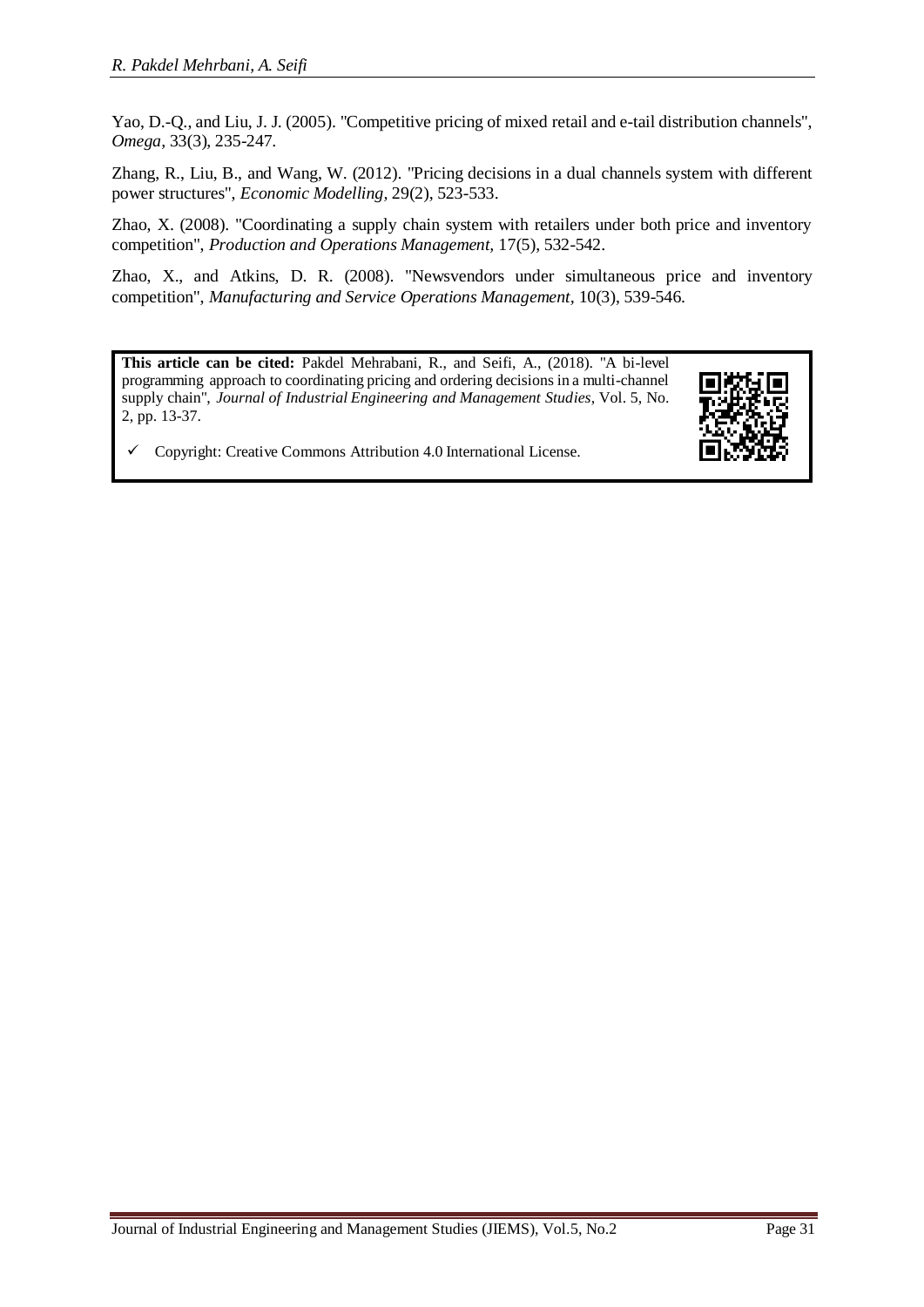## **Appendix A.**

Expected shortage and excess inventory are obtained as follows:

Expected shortage cost:

Expected shortage cost:  
\n
$$
\Theta_i(q_i) = E (d_i - q_i)^+ = E (\gamma_i (p) + \varepsilon_i - \gamma_i (p) - z_i)^+
$$
\n
$$
\Rightarrow \Theta_i(z_i) = \int_{z_i}^{b_i} (\varepsilon_i - z_i) f_i(\varepsilon_i) d\varepsilon_i = \int_{z_i}^{b_i} \varepsilon_i f_i(\varepsilon_i) d\varepsilon_i - z_i (1 - F_i(z_i))
$$

By integration by parts, we would have the following:

$$
\Theta_i(z_i) = \mu_i - z_i F(z_i) - \Lambda_i(z_i) - z_i (1 - F_i(z_i))
$$
  
\n
$$
\Rightarrow \Theta_i(z_i) = \mu_i - z_i + \Lambda_i(z_i)
$$

Expected excess value:

$$
\Lambda_{i}(q_{i}) = E(q_{i} - d_{i})^{+} = E(\gamma_{i}(p) + z_{i} - \gamma_{i}(p) - \varepsilon_{i})^{+}
$$
  
\n
$$
\Rightarrow \Lambda_{i}(z_{i}) = \int_{a_{i}}^{z_{i}} (z_{i} - \varepsilon_{i}) f_{i}(z_{i}) d\varepsilon_{i} = \int_{a_{i}}^{z_{i}} z_{i} f_{i}(z_{i}) d\varepsilon_{i} - \int_{a_{i}}^{z_{i}} \varepsilon_{i} f_{i}(z_{i}) d\varepsilon_{i}
$$

By integration by parts, we would have the following:

$$
\Lambda_i(z_i) = z_i F(z_i) - z_i F_i(z_i) + \int_{a_i}^{z_i} F_i(\varepsilon_i) d\varepsilon_i
$$
  
\n
$$
\Rightarrow \Lambda_i(z_i) = \int_{a_i}^{z_i} F_i(\varepsilon_i) d\varepsilon_i
$$

## **Appendix B.**

1

#### **Proof of Theorem 1.**

According to Lemma 1<sup>2</sup> in Zhao and Atkins (2008), we need to show  $E[\Pi_i(p_i, k - mp_i)]$  to be quasi-concave in  $p_i$  :

<sup>&</sup>lt;sup>2</sup> Proved in Zhao and Atkins (2008), A bivariate function  $g(x_1, x_2)$  is jointly quasi-concave in two variables if and only if every "vertical slice" of the function is quasi-concave, or more formally, if and only if  $g(x_1, x_2)$  is quasi-concave given  $mx_1 + x_2 = k$  for any real values m and k.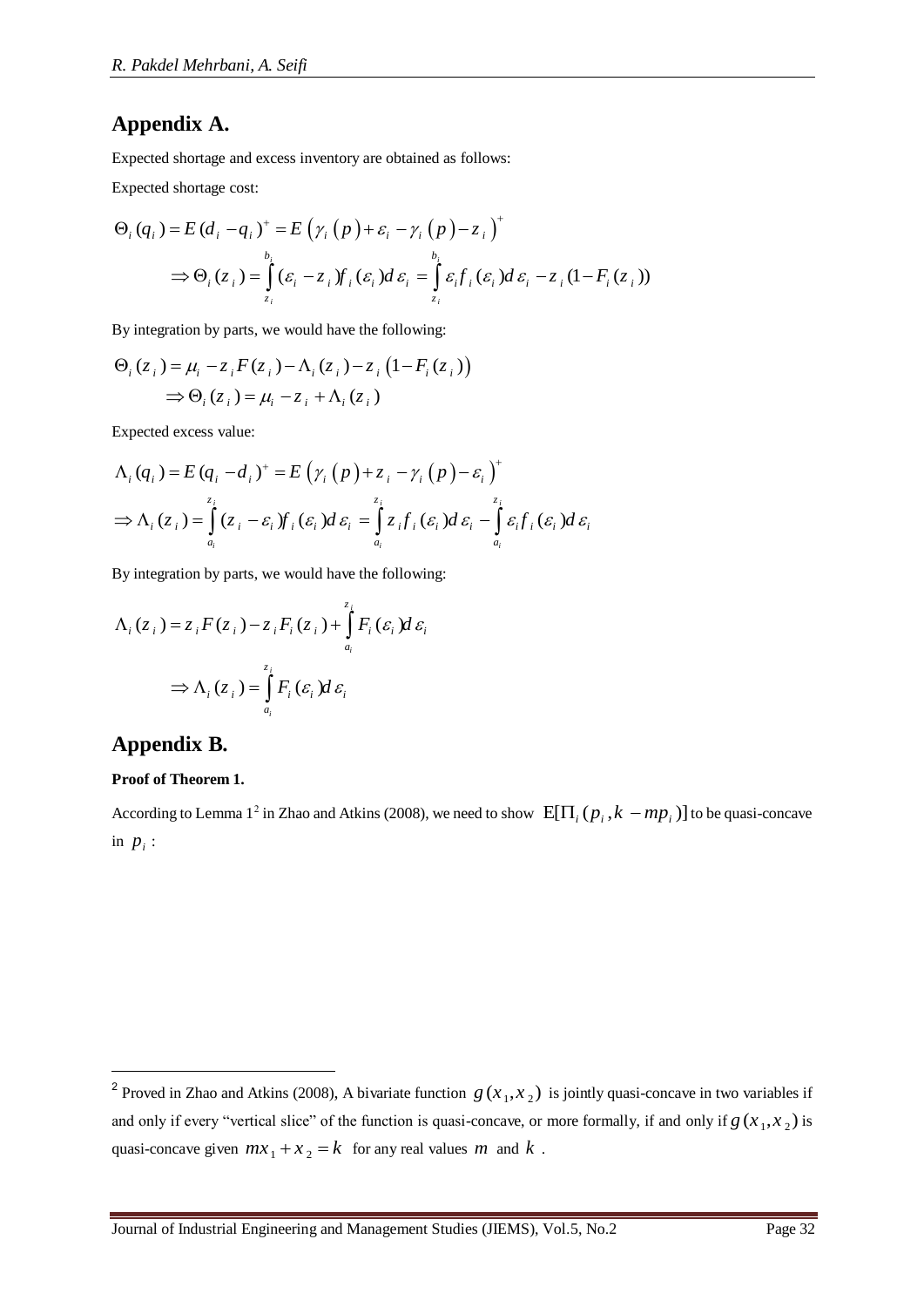R. Pakedel Mehrbani, A. Seifi  
\n
$$
E[\Pi_i (p_i, k - mp_i)] = (p_i - w_i) (\mu_i + \gamma_i (p)) - (p_i + s_i - w_i) \Theta_i (k - mp_i)
$$
\n
$$
- (w_i - v_i) \Lambda_i (k - mp_i)
$$
\n
$$
\frac{dE[\Pi_i (p_i, k - mp_i)]}{dp_i} = \mu_i + \gamma_i (p) - \alpha_i (p_i - w_i) - \Theta_i (k - mp_i)
$$
\n
$$
+ mp_i (F_i (k - mp_i) - 1) + m (w_i - v_i) F_i (k - mp_i)
$$
\n
$$
\frac{d^2E[\Pi_i (p_i, k - mp_i)]}{dp_i^2} = -2\alpha_i + 2m (F_i (k - mp_i) - 1) - m^2 f_i (k - mp_i) (p_i + w_i - v_i)
$$
\n
$$
= -2\alpha_i - m (1 - F_i (k - mp_i)) (2 + mr_i (k - mp_i) (p_i + w_i - v_i))
$$

If  $m \geq 0$ , then  $E[\Pi_i(p_i, k - mp_i)]$  is strictly concave in  $p_i$ .

If  $m < 0$  , then let  $n = -m > 0$  . If  $\left(2 + m r_i\left(k - mp_i\right)\! \left(p_i + \! w_i -\! v_i\right)\right) < 0$  , then  ${\rm E}[\Pi_i(p_i, k - mp_i)]$ is strictly concave in  $p_i$ . Otherwise,  $(2 + mr_i (k - mp_i)(p_i + w_i - v_i))$  decreases as  $p_i$  increases. Hence 2  $\frac{E[\Pi_i(p_i, k - mp_i)]}{d\sigma^2}$ *i*  $d^2E[\Pi_i(p_i,k - mp)]$ *dp*  $\frac{\prod_i (p_i, k - mp_i)}{k}$  either changes sign at most once from positive to negative or is always negative. Thus, whenever  $\frac{dE[\Pi_i(p_i, k - mp_i)]}{dt}$ *i dp*  $\frac{\prod_i (p_i, k - mp_i)}{n}$  turns negative, it remains negative, and  $E[\Pi_i (p_i, k - mp_i)]$  is

quasiconcave in  $p_i$ . So, function  $E[\Pi_i(p_i, z_i)]$  is quasiconcave in  $(p_i, z_i)$  and a pure-strategy Nash equilibrium exists.

Proof is complete.

**Proof of Lemma 1.** First we need to show that the optimization problem of retailer i, with  $p_i$  and  $z_i$  as decision variables, is convertible to an optimization problem over the single variable  $z_i$ . It is enough to verify that  $E[\Pi_i(p_i, z_i)]$  is concave in  $p_i$  for a given  $z_i$ :

$$
\frac{\partial E[\pi_i(p_i, z_i)]}{\partial p_i} = \delta_i + \alpha_i w_i + \sum_{\substack{j=0 \ j \neq i}}^n \beta p_j + \mu_i - 2\alpha_i p_i - \Theta_i(z_i)
$$
\n
$$
\frac{\partial^2 E[\pi_i(p_i, z_i)]}{\partial p_i^2} = -2\alpha_i < 0
$$
\n(25)

With fixed safety stock, the second derivative of the profit function is negative. Then,  $E[\Pi_i(p_i, z_i)]$  is concave in  $p_i$ . Now to find the optimal price, it is enough to write the first order condition and obtain  $p_i(z_i)$ :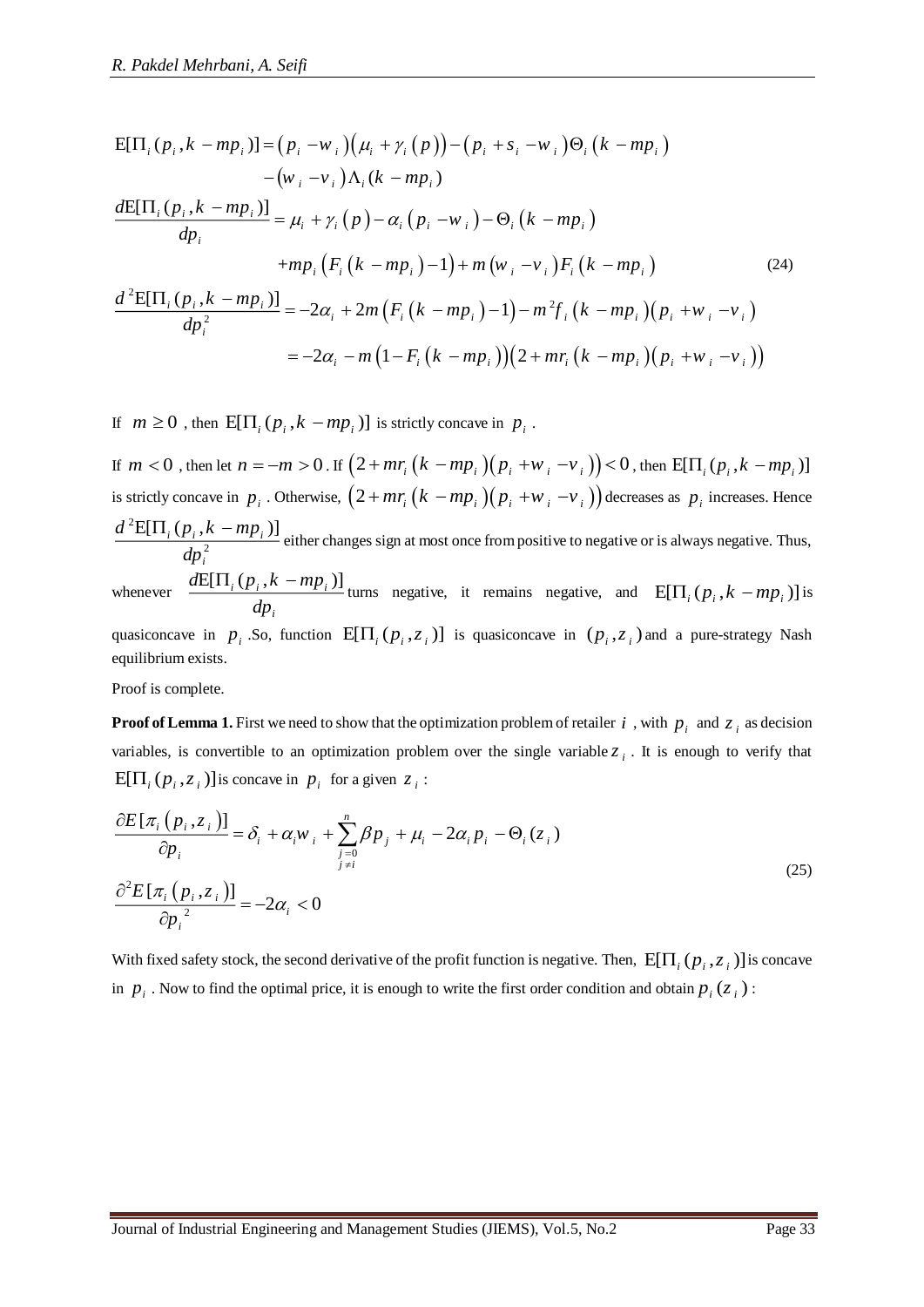$$
\frac{\partial E[\Pi_i(p_i, z_i)]}{\partial p_i} = \delta_i + \alpha_i w_i + \sum_{\substack{j=0 \ j \neq i}}^n \beta p_j + \mu_i - 2\alpha_i p_i - \Theta_i(z_i)
$$
\n
$$
\frac{\partial E[\Pi_i(p_i, z_i)]}{\partial p_i} = 0 \Rightarrow p_i^* = p_i(z_i) = \frac{\delta_i + \alpha_i w_i + \sum_{\substack{j=0 \ j \neq i}}^n \beta p_j + \mu_i}{2\alpha_i} - \frac{\Theta_i(z_i)}{2\alpha_i} = p_i^* - \frac{\Theta_i(z_i)}{2\alpha_i}
$$

(26)

Proof is complete.

**Proof of Lemma 3.** It is enough to verify that  $\mathbb{E}\left[\Pi_i^{\text{RSC}}(p_i, q_i)\right]$  with  $p_i$  as given and considering the relation  $q_i(p_i) = \gamma_i(p) + z_i(p_i)$ , is concave in  $z_i$ . By this verification, the optimization problem of retailer *i* under revenue sharing contract with  $p_i$  and  $z_i$  as decision variables, is convertible to an optimization problem over the single variable  $z_i$ .

Let reformulate the expected profit of retailer  $i$  as follow:

multate the expected profit of retailer *i* as follow:

\n
$$
E\Big[\Pi_i^{\text{RSC}}(p_i, q_i)\Big] = E[\Pi_i^{\text{RSC}}(p_i, z_i)]
$$
\n
$$
= E\Big[\psi\Big(p_i \min(q_i, d_i\Big) + v_i (q_i - d_i)^+ - s_i (d_i - q_i)^+\Big) - q_i w\Big]
$$
\n(27)

By replacing  $q_i = r_i(p) + z_i$  and  $w = \psi c$  in we would have

 RSC z z E , *i i i i i i i i i i i i i c p c c v p p s p q* 

Now taking the first and second derivatives of this profit function with respect to  $z_i$  gives the following:

$$
\frac{\partial E\left[\Pi_i^{\text{RSC}}(p_i, q_i)\right]}{\partial z_i} = \psi\left(-c_i + v_i + (p_i + s_i - v_i)\left(1 - F_i(z_i)\right)\right)
$$
\n
$$
\frac{\partial^2 E\left[\Pi_i^{\text{RSC}}(p_i, q_i)\right]}{\partial z_i^2} = -\psi\left((p_i + s_i - v_i)f_i(z_i)\right) \le 0
$$
\n(28)

Second Relation implies that  $E\left[\prod_i^{RSC}(p_i, q_i)\right]$  is concave in  $z_i$  for a given  $p_i$ . Now to find the optimal price, it is sufficient to write the first order condition and obtain  $z_i(p_i)$ :

$$
\frac{\partial \mathbb{E}\Big[\Pi_i^{\text{RSC}}(p_i, q_i)\Big]}{\partial z_i} = \psi\Big(-c_i + v_i + \Big(p_i + s_i - v_i\Big)\Big(1 - F_i(z_i)\Big)\Big)
$$
\n
$$
\frac{\partial \mathbb{E}\Big[\Pi_i^{\text{RSC}}(p_i, q_i)\Big]}{\partial z_i} = 0 \Rightarrow z_i\Big(p_i\Big) = F_i^{-1}\Big(\frac{p_i - c + s_i}{p_i - v_i + s_i}\Big)
$$
\n(29)

Proof is complete.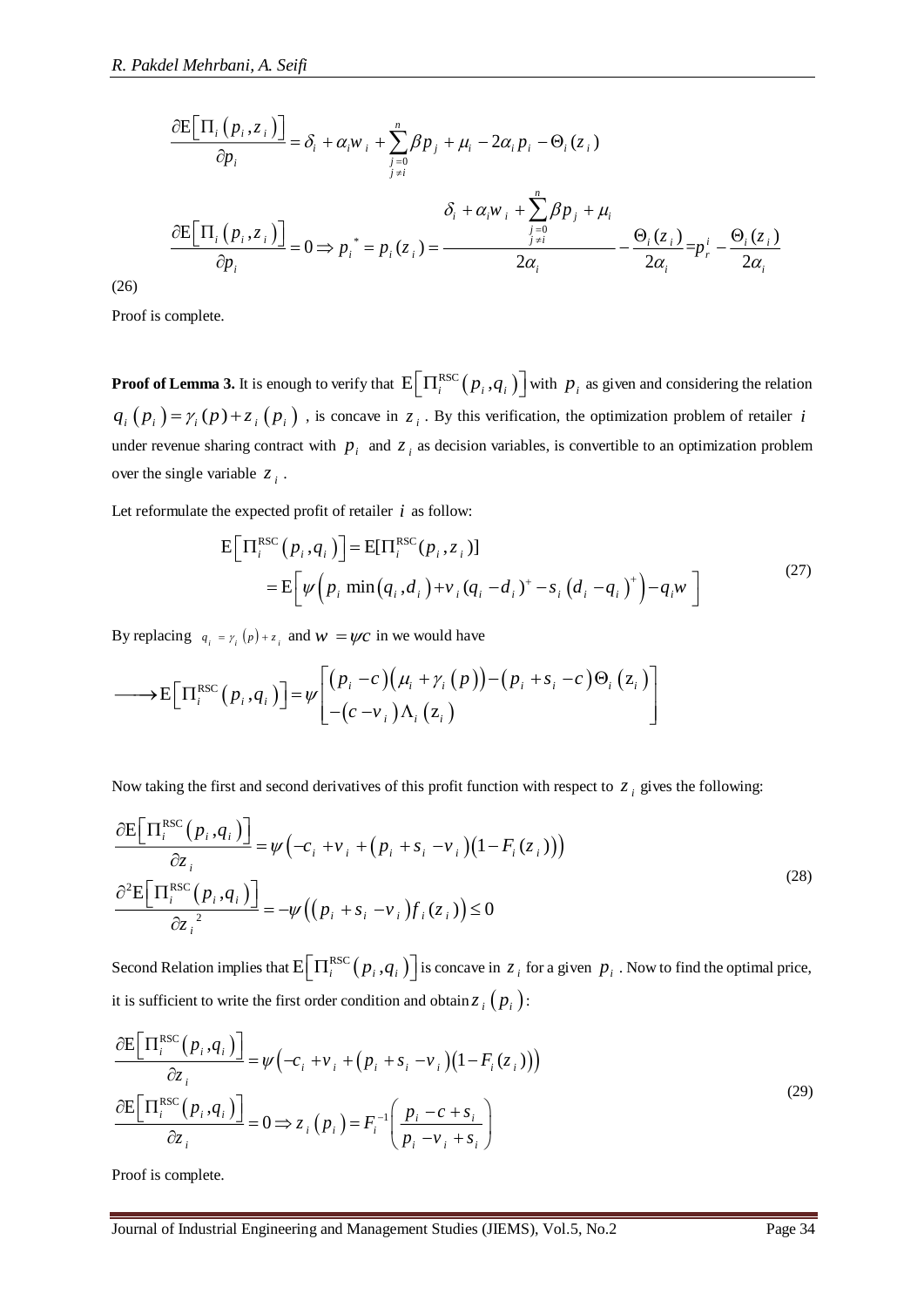#### **Proof of Theorem 2.**

Using Lemma 3, for a given  $p_i$ , we can find the unique optimal  $z_i(p_i)$  to maximize expected profits for the retailer *i*. From the first order conditions, we have  $z_i(p_i) = F_i^{-1} \frac{p_i - e^{-p_i}}{r_i}$ *i i i*  $z_i(p_i) = F_i^{-1} \frac{p_i - c + s}{r_i}$  $p_i - v_i + s$  $= F_i^{-1} \left( \frac{p_i - c + s_i}{p_i - v_i + s_i} \right)$ . Plugging  $z_i(p_i)$  back into the profit function allows us to write  $\mathbb{E}\left[\Pi_i^{\text{RSC}}(p_i, z_i)\right]$  only as a function of  $p_i$ :  $\binom{p_i - v_i + s_i}{p_i - v_i + s_i}$ <br> **i**  $\binom{p_i - v_i + s_i}{p_i - v_i + s_i}$ <br> **i**  $\binom{p_i - v_i + s_i}{p_i - v_i + s_i}$ <br> **i**  $\binom{p_i - v_i + s_i}{p_i - v_i + s_i}$ <br> **i**  $\binom{p_i - v_i + s_i}{p_i - v_i + s_i}$ 

$$
\max_{p_i} \mathbb{E} \Big[ \Pi_i^{\text{RSC}}(p_i, z_i) \Big] = \psi \Big[ (p_i - c) \big( \mu_i + \gamma_i(p) \big) - (p_i + s_i - c) \Theta_i (z_i) - (c - v_i) \Lambda_i (z_i) \Big]
$$
\n
$$
s.t.
$$
\n
$$
z_i(p_i) = F_i^{-1} \Big( \frac{p_i - c + s_i}{p_i - v_i + s_i} \Big)
$$
\n(30)

$$
\sum_{p_i} \sum_{i=1}^{N(A)} \sum_{i=1}^{N(A)} \left[ \frac{p_i - c + s_i}{p_i - v_i + s_i} \right]
$$
\n
$$
s.t.
$$
\n
$$
z_i(p_i) = F_i^{-1} \left( \frac{p_i - c + s_i}{p_i - v_i + s_i} \right)
$$
\n
$$
p_i \ge p_i^I
$$
\n(30)

Now it is enough to show that under the revenue sharing contract,  $\frac{\partial E[\prod_i^{\text{RSC}}(p_i, z_i)]}{\partial \theta_i}$  $\sum_{i=1}^{n}$   $\leq 0$  $i \in \{F_i, \sim i\}$ *i*  $P_i = p$  $P_i$ ,  $z$  $\frac{\partial \mathrm{E} \Big[\, \Pi^{\mathrm{RSC}}_i \big(p_{\,i}, z_{\,i}\,\big)\Big]}{\partial p_{i}}\Big|_{p_{i} \,= \, p_{i}^{I}} \, < \,$ enough to show that under the revenue sharing contract,  $\frac{1}{\partial p_i}$   $\begin{cases} \frac{1}{\partial p_i} < 0 \text{ where } p_i^T \end{cases}$ <br> *i*mal sale price of retailer *i* in the centralized supply chain:<br>  $E[\Pi_i^{\text{RSC}}(p_i, z_i)] = \psi \Big[ (p_i - c) \big( \mu_i + \gamma_i(p) \big)$ 

is the optimal sale price of retailer *i* in the centralized supply chain:  
\n
$$
E[\Pi_i^{RSC}(p_i, z_i)] = \psi \Big[ (p_i - c) (\mu_i + \gamma_i (p)) - (p_i + s_i - c) \Theta_i (z_i) - (c - \nu_i) \Lambda_i (z_i) \Big]
$$
\n
$$
\Rightarrow \frac{\partial [\Pi_i^{RSC}(p_i, z_i)]}{\partial p_i} = \psi \Bigg[ \frac{(\mu_i + \gamma_i) - \alpha_i (p_i - c) - \Theta_i (z_i) - (p_i + s_i - c) \times}{\left( -\frac{\partial z_i}{\partial p_i} (1 - F_i (z_i)) \right) - (c - \nu_i) \left( \frac{\partial z_i}{\partial p_i} (F_i (z_i) - 1) \right) \Bigg]
$$
\n(31)

Similarly, in the integrated system, using the first order conditions and the knowledge that  $p_i^I$  is the optimal sale price of retailer *i*, we would have  $\frac{\partial E[\Pi^{I}(p,z)]}{\partial n}\Big|_{p_{i}=p_{i}^{I}}=0$ *I i*  $p_i = p$ *p z*  $p_i$   $p_i$  $\frac{\partial \mathrm{E}\!\left[\Pi^I\left(p,z\right)\right]}{\partial p_i}\Big|_{p_i={p_i}^I}=0\:\:$ milarly, in the integrated system, using the first order conditions and the knowled<br>  $\left[\text{ce of retailer } i \text{ , we would have } \frac{\partial E\left[\Pi^I(p,z)\right]}{\partial p_i}\right|_{p_i = p_i^I} = 0:$ <br>  $\left[\Pi^I(p,z)\right] = \sum_{i=0}^n \Pi_i^I(p_i, z_i) = \sum_{i=0}^n (p_i - c)(\gamma_i(p) + \mu_i)$ 

price of retailer *i*, we would have 
$$
\frac{\partial E[\Pi^{i}(p,z)]}{\partial p_{i}}\Big|_{p_{i}=p_{i}^{t}} = 0:
$$
  
\n
$$
E[\Pi^{i}(p,z)] = \sum_{i=0}^{n} \Pi_{i}^{i}(p_{i},z_{i}) = \sum_{i=0}^{n} (p_{i}-c)(\gamma_{i}(p)+\mu_{i}) - \sum_{i=0}^{n} (p_{i}+s_{i}-c)\Theta_{i}(z_{i}) - \sum_{i=0}^{n} (c-v_{i})\Lambda_{i}(z_{i})
$$
  
\n
$$
\frac{\partial E[\Pi^{i}(p,z)]}{\partial p_{i}}\Big|_{p_{i}=p_{i}^{t}} = \mu_{i} + \gamma_{i}(p) - \alpha_{i}(p_{i}-c) + \sum_{\substack{j=0 \ j \neq i}} \beta_{j}(p_{j}-c) - \Theta_{i}(z_{i}) - (\rho_{i}+s_{i}-c_{i}) \times \left(-\frac{\partial z_{i}}{\partial p_{i}}(1-F_{i}(z_{i}))\right) - (c-v_{i})\left(\frac{\partial z_{i}}{\partial p_{i}}(F_{i}(z_{i})-1)\right)_{p_{i}=p_{i}^{t}} = 0
$$

This implies that: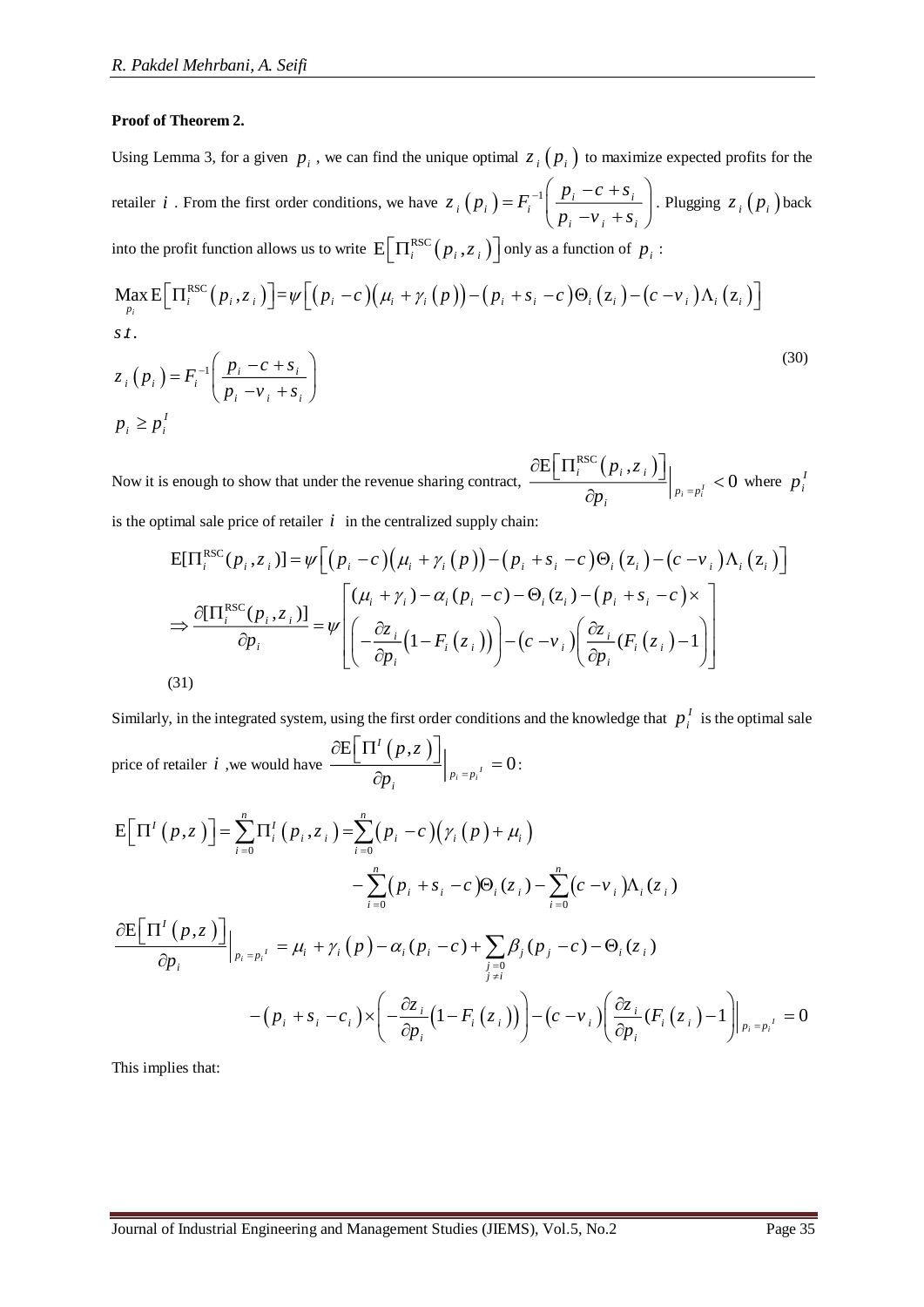$$
\mu_{i} + \gamma_{i}(p) - \alpha_{i}(p_{i} - c) - \Theta_{i}(z_{i}) - (p_{i} + s_{i} - c) \times \left( -\frac{\partial z_{i}}{\partial p_{i}}(1 - F_{i}(z_{i})) \right)
$$
\n
$$
-(c - v_{i}) \left( \frac{\partial z_{i}}{\partial p_{i}}(F_{i}(z_{i}) - 1) \right) = -\sum_{j=0} B_{j}(p_{j} - c) < 0
$$
\nwhich implies that 
$$
\frac{\partial E[11_{i}^{RSC}(p_{i}, z_{i})]}{\partial p_{i}} \Big|_{p_{i} = p_{i}'} < 0
$$

\nProof is complete.

\nProof of Lemma 4.

\nAs discussed in proof of theorem 2, each retailer *i* chooses the minimum retail price imposed by the manufacturer,  $p_{i}^{t}$ ; this the optimal price of centralized supply chain. Based on the value of  $p_{i}^{t}$ , the optimal strategy stock of retuier *i* is calculated as follow:

\n
$$
z_{i}(p_{i}) \Big|_{p_{i} = p_{i}^{t}} = F_{i}^{-1} \left( \frac{p_{i}^{t} - c + s_{i}}{p_{i}^{t} - v_{i} + s_{i}} \right)
$$
\nThen we have the optimal values of  $(p_{i}, z_{i}) = \left( p_{i}^{t}, F_{i}^{-1} \left( \frac{p_{i}^{t} - c + s_{i}}{p_{i}^{t} - v_{i} + s_{i}} \right) \right)$  for the retail channel *i*.

\nOn the other hand from (18) of centralized (integrated) supply chain, we have the following:

\n
$$
\frac{\partial E[11^{t}(p,z)]}{\partial z_{i}} = -c + v_{i} + (p_{i} + s_{i} - v_{i})(1 - F_{i}(z_{i}))
$$
\nWith the knowledge that the optimal price of channel *i* in the integrated system is  $p_{i}^{t}$ , we obtain the optimal  $\frac{\partial E[11^{t}(p,z)]}{\partial z_{i}} = 0 \Rightarrow -c + v_{i} + (p_{i} + s_{i} - v_{i})(1 - F_{i}(z_{i})) = 0$ \n
$$
\Rightarrow z_{i}(p_{i}) \Big|_{p_{i} = p_{i}^{t}} = F_{i}^{-1} \left( \frac{p_{i}^{t} - c
$$

which implies that  $\frac{\partial E[\Pi_i^{\text{RSC}}(p_i, z_i)]}{\partial \Pi_i^{\text{RSC}}(p_i, z_i)}$  $\sum_{i=1}^{j} < 0$  $i \qquad \{F \, i \; , \sim i$ *i*  $P_i = p$  $P_i$ , z  $\frac{\partial \mathrm{E} \Big[\, \Pi^{\mathrm{RSC}}_i\big(p_{i\,}, z_{\,i}\,\big)\Big]}{\partial p_{i}}\Big|_{\,p_{i}\,=\,p^I_{i}}\, <$ õ

Proof is complete.

#### **Proof of Lemma 4.**

As discussed in proof of theorem 2, each retailer  $i$  chooses the minimum retail price imposed by the manufacturer,  $p_i^I$ ; that is the optimal price of centralized supply chain. Based on the value of  $p_i^I$ , the optimal safety stock of retailer  $i$  is calculated as follow:

$$
z_i(p_i)|_{p_i = p_i^l} = F_i^{-1} \left( \frac{p_i^l - c + s_i}{p_i^l - v_i + s_i} \right)
$$
 (33)

Then we have the optimal values of  $(p_i, z_i) = |p_i^T, F_i^{-1}|$  $\sum_{I}$   $\sum_{i=1}^{I}$   $\sum_{i=1}^{I}$   $-c + s_i$  $i^{i}$   $\sim$  *i*  $j$  |  $i^{i}$   $\sim$  *i* |  $I$ *i i i*  $p_i$ ,  $z_i$ ) =  $p_i^I$ ,  $F_i^{-1}$   $\frac{p_i - c + s}{l}$  $p_i - v_i + s$  $=\left(p_i^I, F_i^{-1}\left(\frac{p_i^I - c + s_i}{p_i^I - v_i + s_i}\right)\right)$  for the retail channel *i*.

On the other hand from (18) of centralized (integrated) supply chain, we have the following:  
\n
$$
\frac{\partial E[T^1(p,z)]}{\partial z_i} = -c + v_i + (p_i + s_i - v_i)(1 - F_i(z_i))
$$

With the knowledge that the optimal price of channel  $i$  in the integrated system is  $p_i^I$ , we obtain the optimal safety stock of this channel as follow:

$$
\frac{\partial E\left[\Pi^{I}\left(p,z\right)\right]}{\partial z_{i}} = 0 \Rightarrow -c + v_{i} + (p_{i} + s_{i} - v_{i})\left(1 - F_{i}\left(z_{i}\right)\right) = 0
$$
\n
$$
\Rightarrow z_{i}\left(p_{i}\right)\Big|_{p_{i}=p_{i}^{I}} = F_{i}^{-1}\left(\frac{p_{i}^{I} - c + s_{i}}{p_{i}^{I} - v_{i} + s_{i}}\right)
$$
\n(34)

Proof is complete.

**Proof of Theorem 3.** Under the revenue sharing contract, based on theorem 2 and lemma 4, the following relation is satisfied for each physical retailer:

$$
E[\Pi_i^{\text{RSC}}(p_i, z_i)] = \psi E\Big[\Pi_i^I(p, z)\Big]
$$
\n(35)

Where  $E[\Pi_i^{\text{RSC}}(p_i, z_i)]$  and  $E[\Pi_i^I(p, z_i)]$  $\left[\Pi^l_i(p,z)\right]$  are the expected profit of retailer *i* under the contract and in integrated supply chain, respectively.

In order for the retailer  $i$  to accept the contract, we need following feasibility condition: